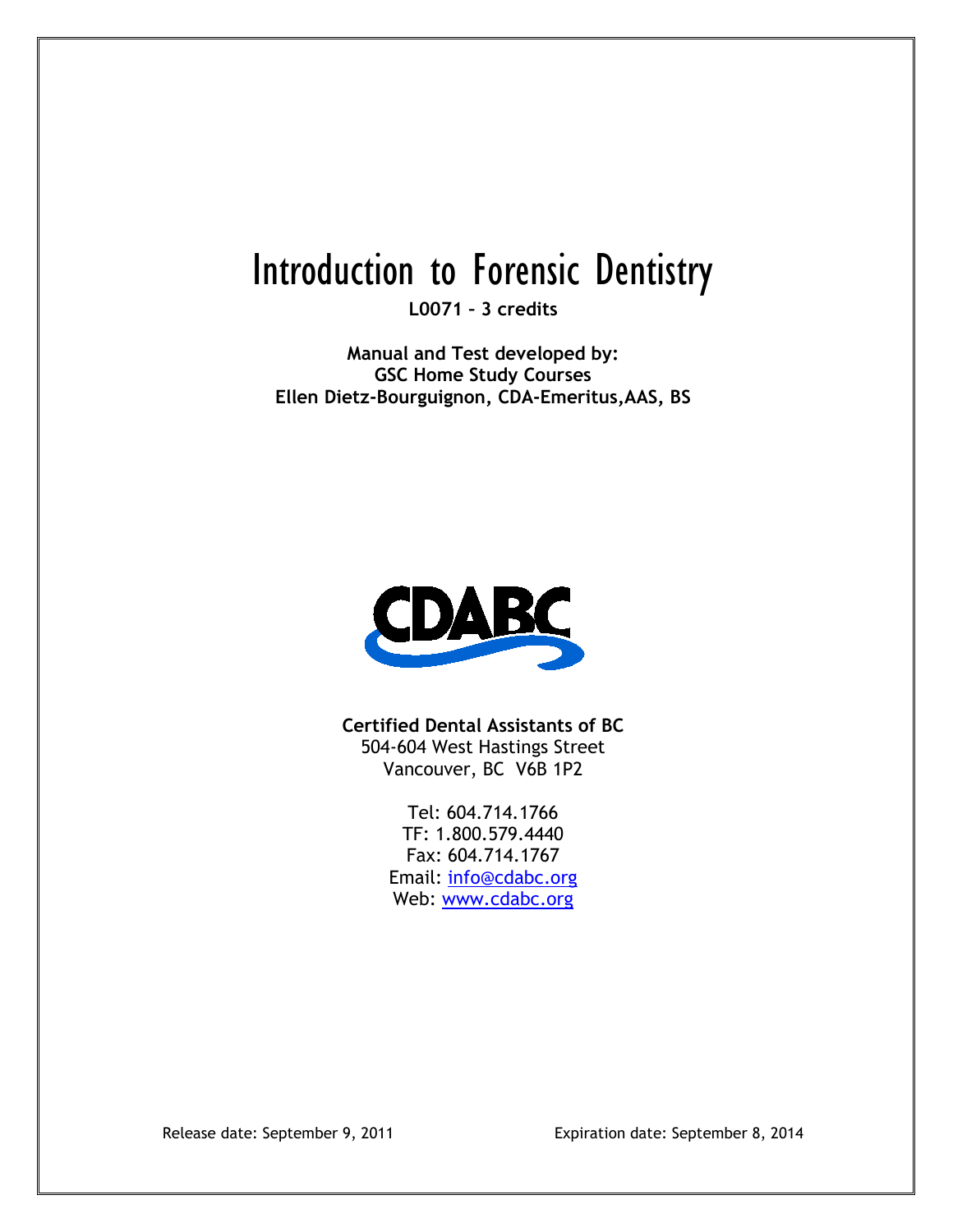

## CDABC Continuing Education

#### **Certified Dental Assistants of BC is pleased to offer you the opportunity to access these continuing education materials. The library provides you access to materials for both personal and professional development.**

**Continuing Education Credits:**

**Upon successful completion of the test, continuing education credits will be issued to you. You may use these credits toward the provincial renewal of your certification. If you have previously taken continuing education credits on the topic covered by this course, you should verify whether you are eligible to take additional credits in this subject area. The College of Dental Surgeons of BC is the regulatory body responsible for approving CE applications and they can be reached at [www.cdsbc.org.](http://www.cdsbc.org/)**

**The number of credits issued varies depending on the material. This information is provided on the first page of material, as well as on the website where you downloaded the course. To receive these credits you must achieve a score of at least 80% on the test within four attempts. Partial credits will not be issued.**

**The Format:**

**The continuing education material has been developed to ensure a standardised delivery of material. The number of questions on the test is developed to adequately test the content of the material, and vary from test to test. The education material may include:**

| Objectives:                         | To ensure you derive the optimum amount of information from<br>this learning opportunity.                                                                                                                         |
|-------------------------------------|-------------------------------------------------------------------------------------------------------------------------------------------------------------------------------------------------------------------|
| <b>Supplementary Resource List:</b> | Supplementary resources are references. which<br>are<br>recommended for you to pursue with regard to the material's<br>subject.                                                                                   |
| <b>Supplementary Information:</b>   | Supplementary information is data related to the specific<br>requirements in Canada or a particular province. It can also<br>include contact information or how to obtain additional<br>information on the topic. |
| The Test:                           | The test questions are constructed using a multiple-choice<br>format. The test is available for you to complete online.                                                                                           |

**Terms and Conditions:**

**Members, login at [www.cdabc.org](http://www.cdabc.org/) > Continuing Education > CE Terms and Conditions for the full terms and conditions.**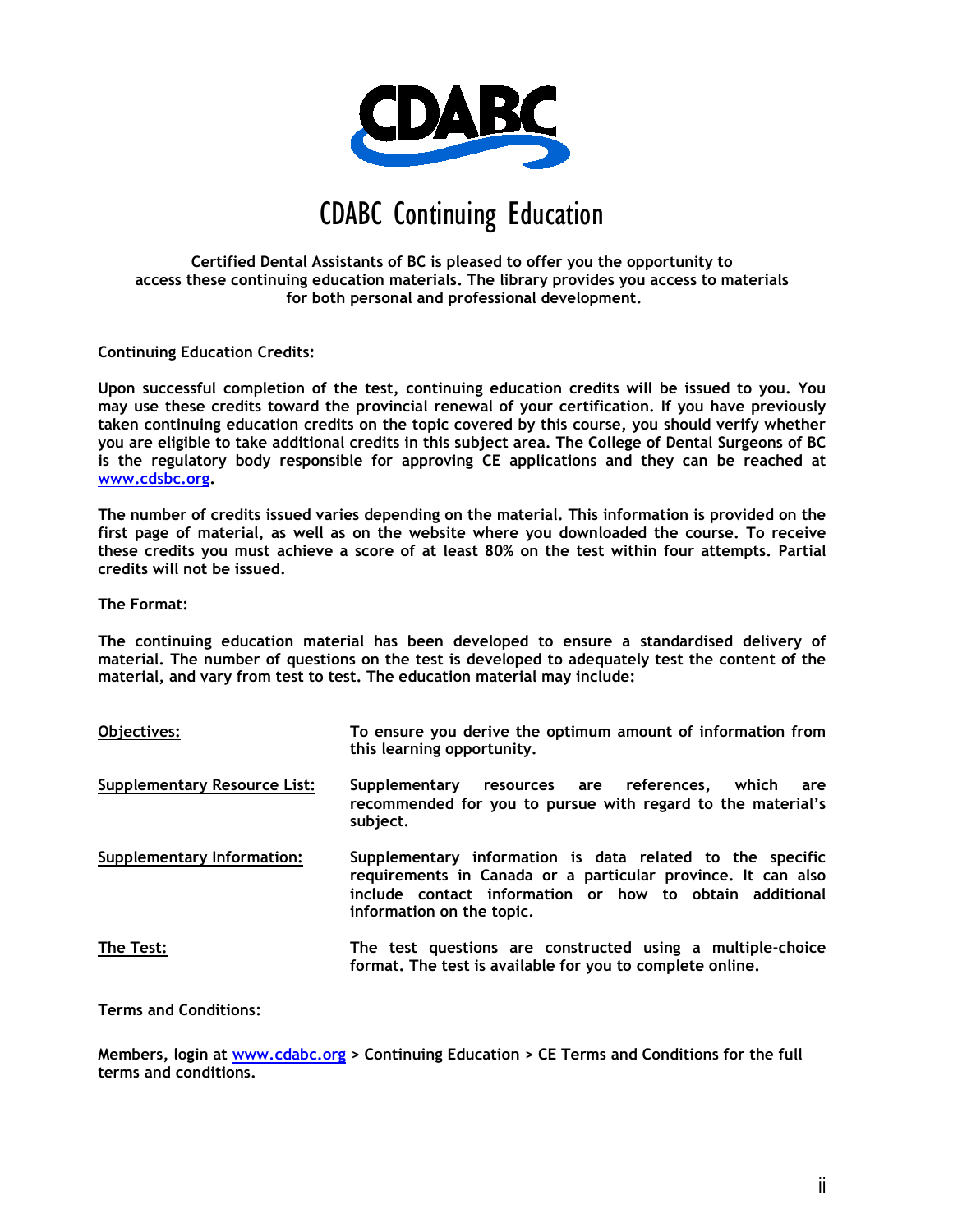

#### **ABOUT THE AUTHOR**

**Ellen Dietz-Bourguignon, CDA-Emeritus, AAS, BS,** earned her BS in Allied Health Education in Dental Auxiliary Utilization and a Community College Teaching Certificate from the State University of New York at Buffalo. She began her dental career as an associate-degreed CDA in private practice. Following a seven-year dental assisting teaching career at Orange County Community College, the University of North Carolina at Chapel Hill, Erie County BOCES, and Niagara County Community College, she began writing on dental topics for *Dental Assisting Magazine*, eventually rising to the position of managing editor. Ellen has worked in dental marketing, project management and product development at Semantodontics (SmartPractice/ SmartHealth) and in legal administration for the Arizona State Board of Dental Examiners. She has published five books in the dental assisting market, including *Dental Office Management and Safety Standards* and *Infection Control for Dental Assistants,* and has been keynote speaker at ADAA Annual Session. Her articles have appeared in *JADAA: The Dental Assistant, DENTIST, The Dental Student, Dental Economics, RDH,* and *Dental Teamwork Magazine.*

**Ellen Dietz-Bourguignon** has disclosed that she has no significant financial or other conflicts of interest pertaining to this course book.

**Dental Planner:** Karen Hallisey, DMD

The planner has disclosed that she has no significant financial or other conflicts of interest pertaining to this course book.

#### **DENTAL EDITORIAL BOARD**

**Mark Arena, DDS,** General Dentistry, Rocklin, CA

**Michael Gade, DDS,** Gentle Dental, Roseville, CA

**Ronald E. Thompson, MA, DDS,** General Dentistry, Sacramento, CA

**Mary K. Miller, PharmD, MD,** Clinical Professor, University of California, Davis; HIV Gynecology CARES (Center for AIDS Research, Education and Services), Sacramento, CA

**Javeed Siddiqui, MD, MPH,** Assistant Professor of Clinical Medicine, University of California, Davis, CA; Infectious Diseases/Internal Medicine, CARES (Center for AIDS Research Education Services) Sacramento, CA

**David A. Verhaag, MD,** Family Practice Physician, Roseville, CA

**Lilian Daughenbaugh, RNC, ALS,** NRP Instructor, ECMO Specialist, Clinical Nurse Neonatal Intensive Care, Pennsylvania State University, Hershey, PA, and Sutter Memorial Hospital Special Care Nursery, Sacramento, CA

**Wendy Wulff, RN, LCSW,** Private Psychotherapy Practice, Sacramento Superior Court Family Law Private Practice Mediator, Child Custody Evaluator, and Special Master, Sacramento, CA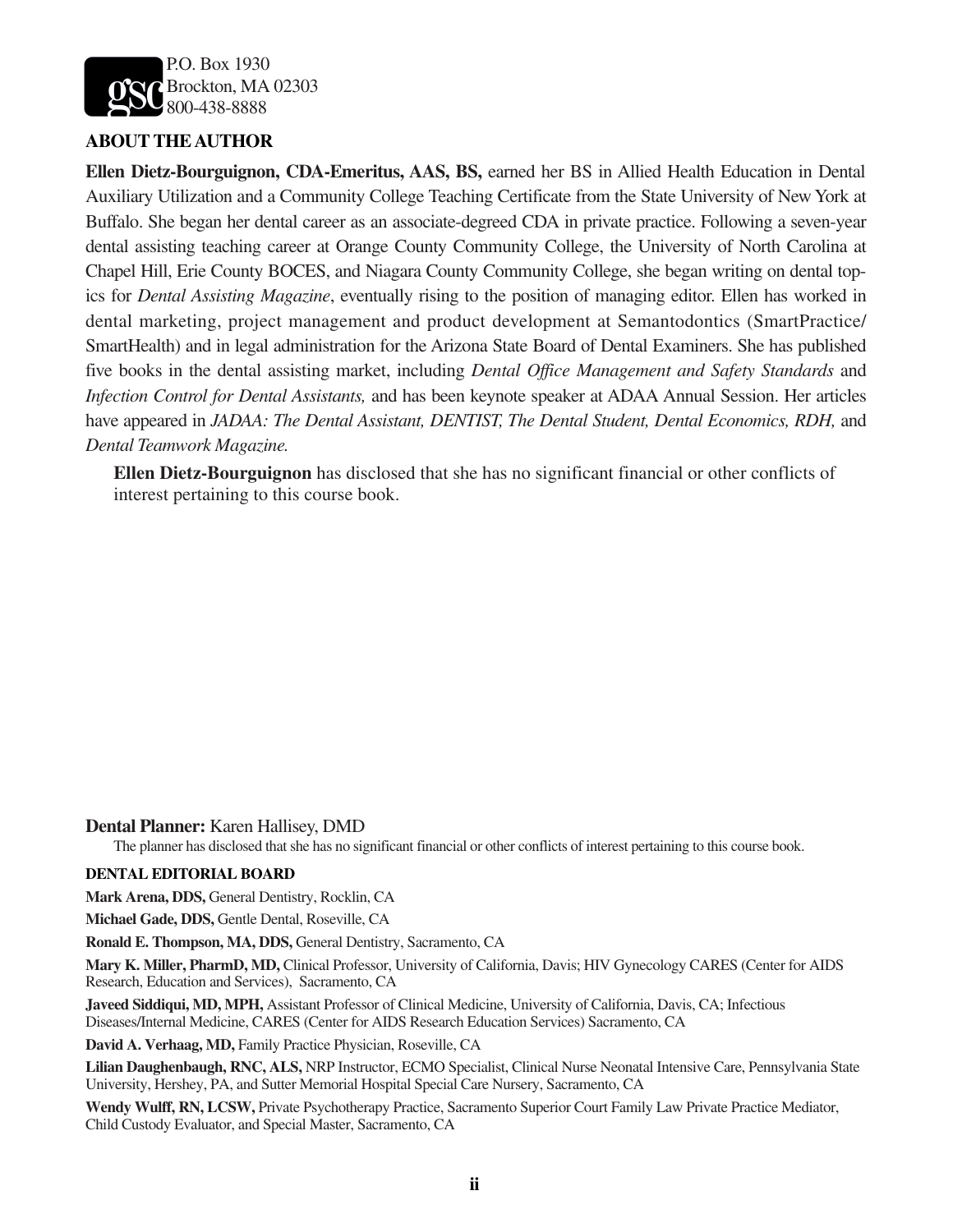# **C O N T E N T S**

| Appendix B: The Six Most Common Reasons and Rationales to Identify Found Remains 15 |
|-------------------------------------------------------------------------------------|
| Appendix C: Features Examined During the Comparative Dental Identification 17       |
|                                                                                     |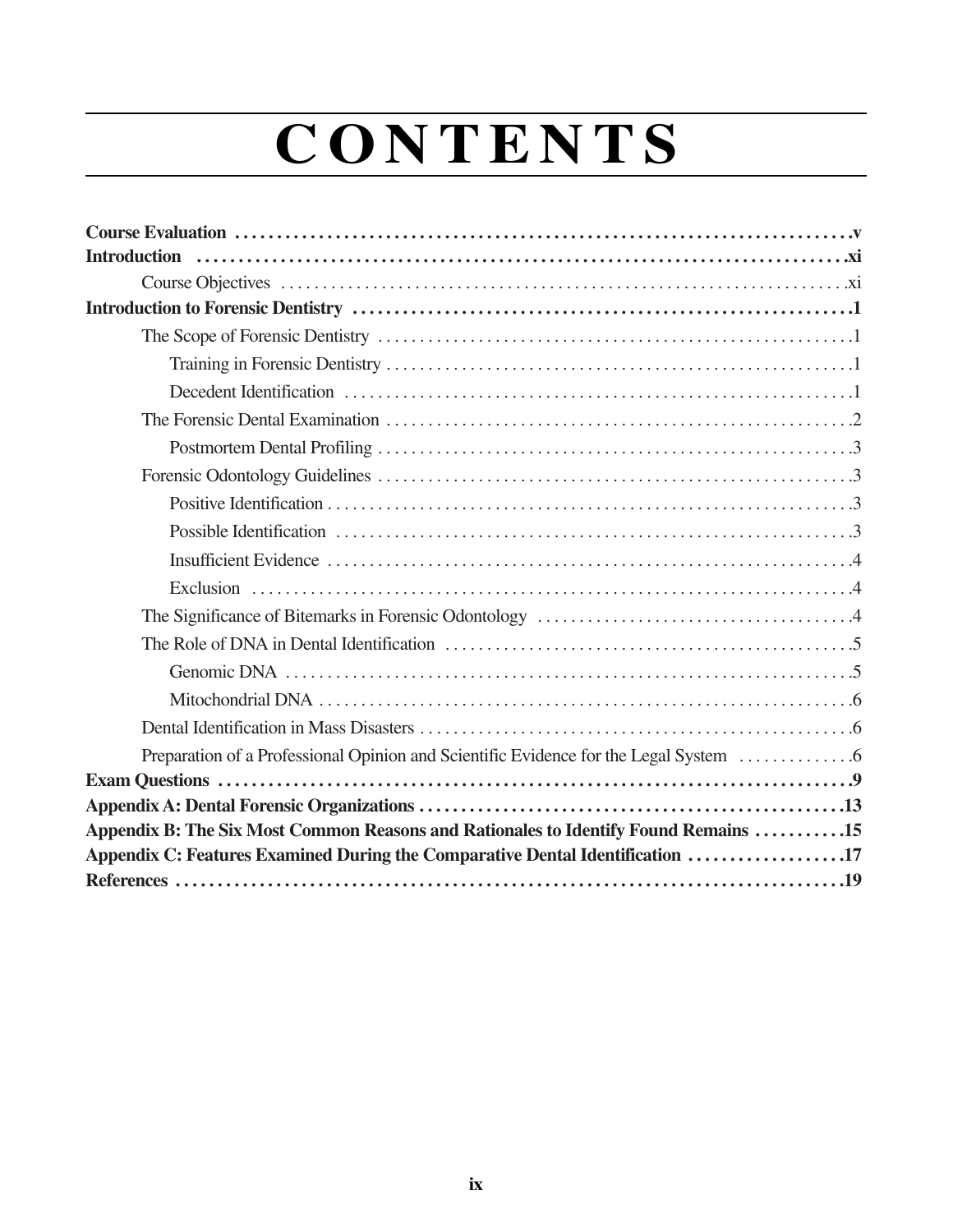# **I N T RO D U C T I O N**

The most common role of the forensic dentist<br>
or forensic odontologist is the identification of deceased individuals. Forensic dentistry can be defined as the application of dental expertise to the justice system. Growing utilization of dental odontology in mass disasters, bitemark perpetrator identifications, crimes and confirmatory identification of newsworthy decedents have also stimulated media attention and public awareness.

Dental identification takes on two forms. First, the most frequently performed examination is a comparative identification used to establish (to a high degree of certainty) that the remains of a decedent and a person represented by antemortem (before death) dental records are the same individual. Information from the body or circumstances usually provides clues as to the identity of the decedent.

Second, in those cases where antemortem records are not available and no clues to the possible identity are available, a postmortem (after death) dental profile is completed by the forensic dentist suggesting characteristics of the individual likely to narrow the search for the antemortem materials.

Dental identification of humans occurs for a variety of reasons in a number of different situations. Victims of violent crimes, motor vehicle accidents, fires, airplane crashes and industrial accidents can be disfigured to such an extent that identification by a family member is neither reliable nor desirable.

Victims who have been deceased for some time prior to their discovery and those found in water also present unpleasant and difficult visual identifications. Dental identifications have always played a significant role in natural and man-made disaster situations and in particular the mass casualties associated with plane crashes. Due to the lack of a comprehensive national fingerprint database, dental identification becomes crucial.

## **COURSE OBJECTIVES**

 $\prod_{i=1}^{\infty}$   $\prod_{i=1}^{\infty}$  of this course the learner will be able to

- 1. Define forensic dentistry (odontology).
- 2. Describe the training required for forensic odontology and the role of the forensic dentist.
- 3. Discuss the examination procedure performed by the forensic dentist in making an identification.
- 4. Describe the process of dental profiling used to identify a decedent.
- 5. Distinguish the four categories for body identification defined in the guidelines of the American Board of Forensic Odontology.
- 6. Discuss the significance of bitemarks in victim identification.
- 7. Discuss the role of DNA in dental identification.
- 8. Describe the written report that the forensic dentist prepares for the judicial system.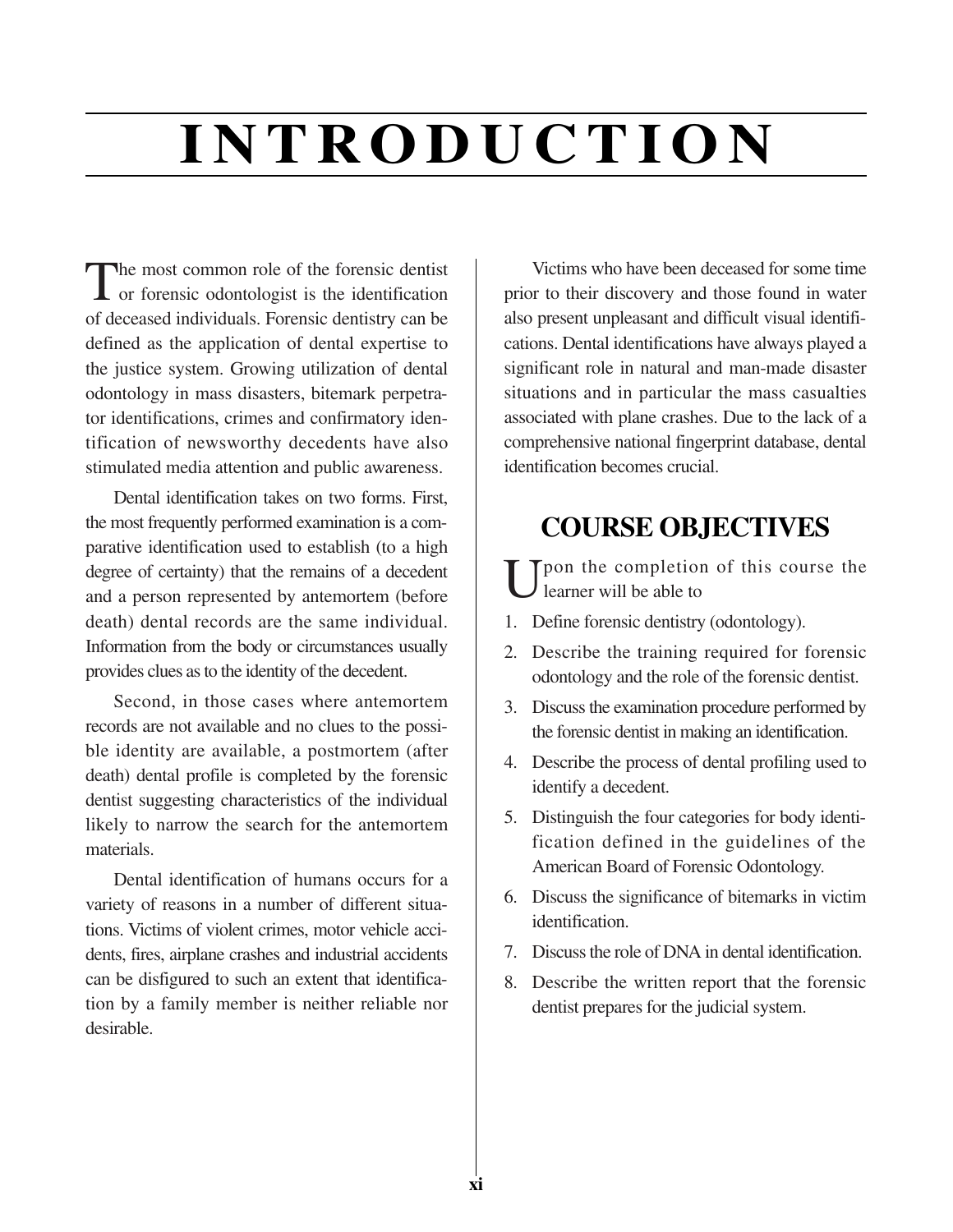# **INTRODUCTION TO FORENSIC DENTISTRY**

**1**

### **THE SCOPE OF FORENSIC DENTISTRY**

Today, forensic dentistry in the U.S. is per-**I** formed by dentists from all types of practices. The American Society of Forensic Odontology is one of the largest organizations representing those interested in forensic dentistry. (See Appendix A: Dental Forensic Organizations.) The American Board of Forensic Odontology establishes standards of qualification for those who practice forensic odontology and offers board certification to qualified dentists.

The American Dental Association does not recognize forensic dentistry as one of its nine specialties but does support forensic involvement of dental professionals through workshops and literature.

#### **Training in Forensic Dentistry**

The initial exposure to forensic dentistry is often a lecture or elective course in dental school. Following graduation, formal education in forensic dentistry is often difficult to acquire. McGill University offers a Forensic Dentistry Program comprised of three online course modules and an intensive one-week laboratory component; University of Detroit Mercy School of Dentistry offers a four-day course on the subject. The University of Texas Health Science Center San Antonio Dental School offers a fellowship in Forensic Odontology that requires 220 hours of classwork that must be completed in a 14-month period. Membership in organizations such as the American Society of Forensic Odontology also provides additional educational opportunities in the field.

The dentist wishing to become further involved in forensic dentistry may offer his/her services to a local medical examiner, coroner or police department. The dentist may then consider offering professional presentations to potential solicitors of forensic dental services to inform them of his or her knowledge, interest and aptitude in providing forensic services.

#### **Decedent Identification**

Victim identification is important for emotional, legal and financial reasons. (See Appendix B: The Six Most Common Reasons and Rationales to Identify Found Remains.) For example, the family of a missing person will not be able to recover death benefits for up to seven years; remarriage of a surviving spouse will not be legally recognized. And in homicide cases, an investigation and conviction are unlikely because the connection to a perpetrator usually requires identification of the body.

Fingerprint comparisons are not always possible in decomposed, skeletonized or charred victims. DNA comparisons have significant potential in victim identification but are expensive and time consuming.

Teeth and jaws can verify identity because the dentition is unique, with its combination of missing and restored teeth and anatomic variations in the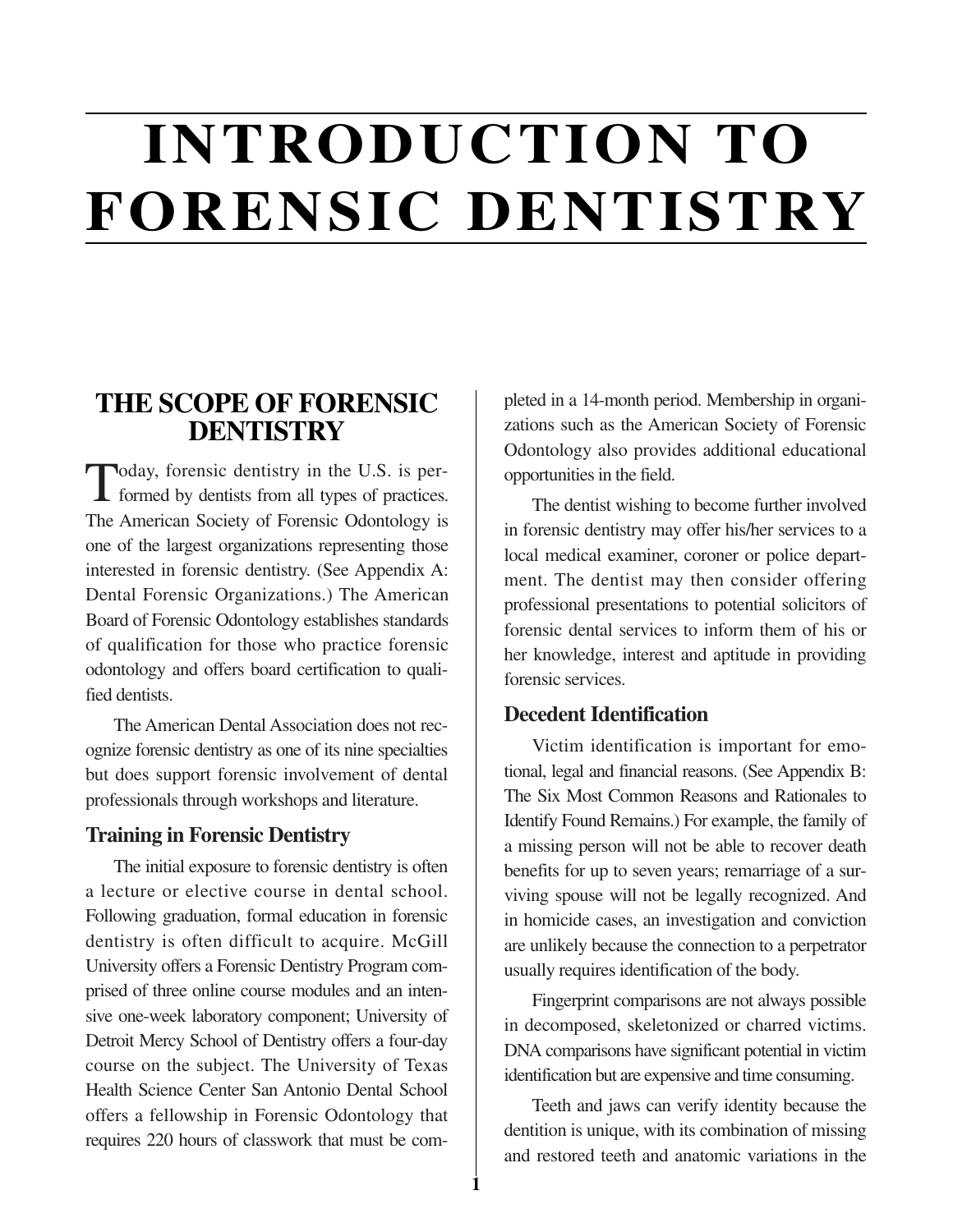population. Because enamel is the hardest substance in the human body, teeth survive fires, mutilation and decomposition. Also, due to the fact that most people have some prerecorded dental record, teeth serve as the most practical scientific method of decedent identification. In a 2006 study examining the effectiveness of the different methods used in identifying the victims of the devastating 2004 tsunami in Phuket, Thailand, researchers found that 73% of the victims were identified using forensic odontology.

Individuals with more sophisticated dental treatment are often easier to identify than those with little or no restorative treatment.

### **THE FORENSIC DENTAL EXAMINATION**

**D**rior to conducting a forensic examination, the dentist typically exposes or removes the jaws in decomposing or burned victims. Victim identification is performed by comparing postmortem dental remains with antemortem dental records, including written notes, study cases and radiographs to confirm an identify.

The dentist examines the decedent and records the following:

- Teeth present, missing, impacted and lost after death
- Restorations (surfaces and material used)
- Prostheses and appliances
- Periodontal and orthodontic analysis
- Peculiarities, e.g., broken hypoplastic and discolored teeth, anatomic variation and pathology (See Appendix C: Features Examined During the Comparative Dental Identification)

The next step in victim identification is securing antemortem dental records. The family of the putative victim is contacted and asked to provide the name of the family dentist. In cases where there

is no known family or known dentist, dental records may be available from the military, from prisons, from nearby dental schools or from hospitals. Sometimes emergency rooms or chiropractors known to have treated the victim may have cranial radiographs depicting teeth.

Often, human remains are found and reported to the police who then begin a request for dental identification. Many times a presumptive or tentative identification is available, usually in a wallet or driver's license found with the body; this helps the search to locate antemortem records.

In some instances, removable prostheses are imprinted with the patient's name. (This is legally mandated in a number of states and in government institutions.) Unlabeled dentures have been recovered from deceased patients and then fitted to casts retained by the treating dentist or dental laboratory and are an accepted method of victim identification. Other dental appliances, such as removable retainers, have been used to confirm identification.

Palatal rugae patterns rendered on dental casts have also been used to compare with found remains and can provide a positive identification.

Dental materials can also provide clues as to the individual's identity. In one case the treating dentist had used SEM-EDX to treat the patient; identification of the composition of a glassionomer restoration made it possible to trace the restoration back to the prison where it was originally placed in the individual. In another case it was possible to confirm a positive identification by the presence of Kevlar fibers that had been used to reinforce a lower denture.

Occasionally, a high-quality photograph of the victim smiling, such as a wedding or graduation picture, may reveal a characteristic anterior dentition for comparison.

Dental and other physical findings can be entered into the National Crime Information Center (NCIC) computer, which stores data on large num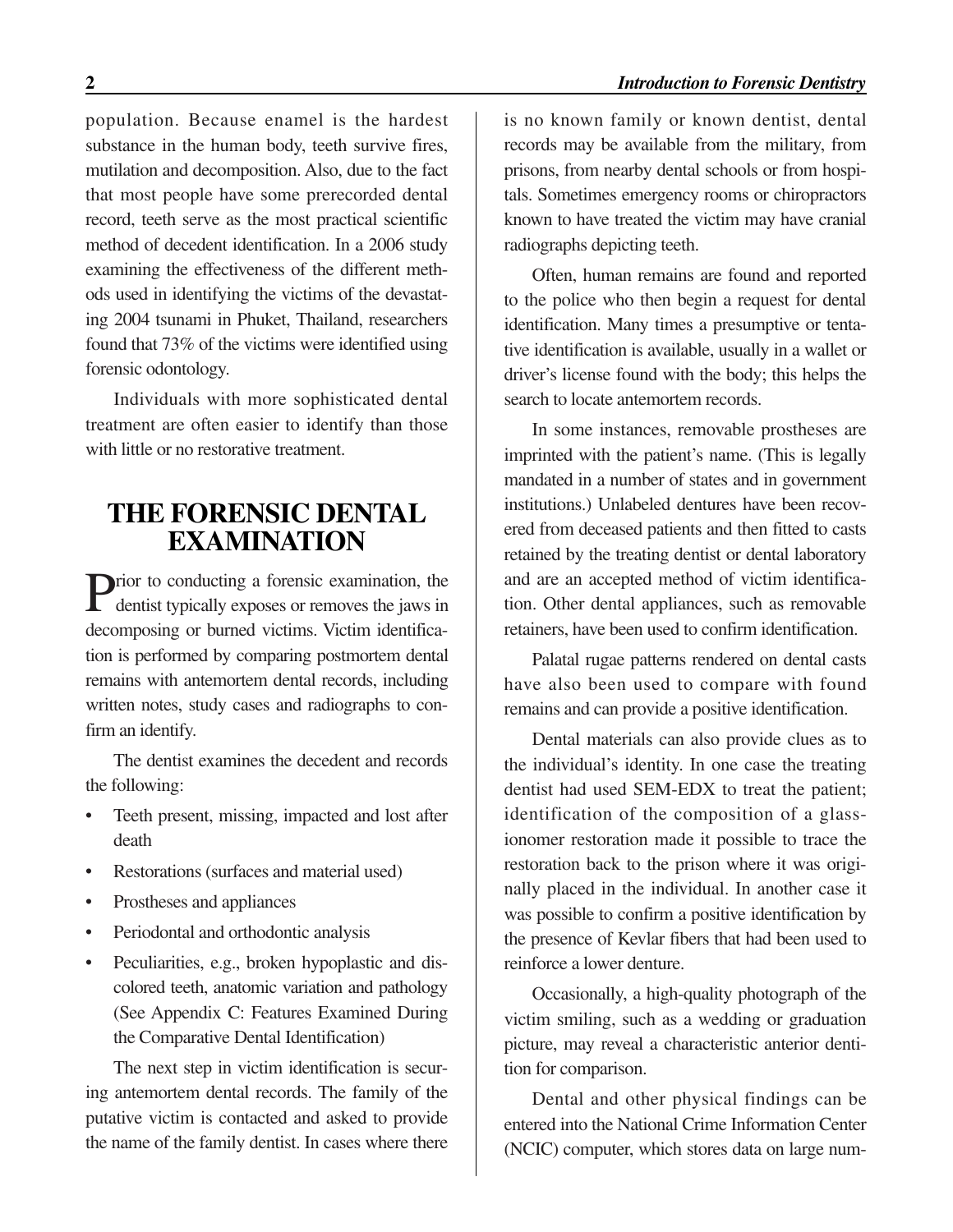bers of missing persons. The computer can generate matches between the decedent and any missing person(s) in the NCIC database who have similar dental characteristics. The forensic dentist can then carefully compare these.

After obtaining antemortem dental records, the forensic dentist employs radiography for the best opportunity to conclude a match; this is because each silhouette pattern of a restoration is unique and can often assure a positive identification. In the absence of restorations, anatomic features such as nutrient canals, trabecular patterns, cuspal and root anatomy can help confirm identity. Postmortem radiographs must duplicate the view, positioning and angulation of the antemortem film(s) to recreate comparable patterns.

Radiographs should be marked with a dental dam punch to indicate antemortem and postmortem to prevent confusion: one hole for antemortem films and two holes for postmortem films.

#### **Postmortem Dental Profiling**

In instances where antemortem dental records are unavailable or other methods of identification are not possible, the forensic dentist may assist in limiting the population pool to which the decedent is likely to belong, thus increasing the likelihood of locating antemortem dental records. This is referred to as postmortem dental profiling.

Typically, the postmortem dental profile provides information on the decedent's age, ancestral background, gender and socioeconomic background. Further information such as the decedent's occupation, dietary habits, habitual behaviors and occasionally dental or systemic diseases may be helpful in narrowing down the search.

A determination of gender and ancestry can be made from the skull shape and form. From the skull appearance, the forensic dentist can generally determine the decedent's race. Additional characteristics, such as cusps of Carabelli, shovel-shaped incisors and multi-cusped premolars, can assist in determination of ancestry. Gender determination is most often based on cranial appearance. Microscopic examination of teeth can confirm gender by the presence or absence of Y-chromatin; DNA analysis can also determine gender.

Tooth structures are also helpful in providing clues about the individual's age. Third molar development is used by some forensic odontologists to determine age in young adults. Periodontal disease, excessive wear, multiple restorations, bone pathosis, extractions and complex restorative treatment may indicate an older individual.

Erosion of the teeth in the decedent can suggest alcohol or substance abuse, an eating disorder or a hiatal hernia; stains can indicate smoking, tetracycline ingestion or betel nut chewing. Unusual wear patterns of the teeth may result from pipe stems, hairpins, carpet tacks or previous orthodontic treatment.

### **FORENSIC ODONTOLOGY GUIDELINES**

The American Board of Forensic Odontology<br>has published body identification guidelines which provide direction to the forensic odontologist for greater accuracy in forensic dental identification of decedents. The following four categories for body identification are carefully defined in these guidelines.

#### **Positive Identification**

Positive identification is achieved when the antemortem and the postmortem data match in sufficient detail to establish that they are from the same individual. Additionally, there are no irreconcilable discrepancies.

#### **Possible Identification**

Possible identification is achieved when the antemortem and postmortem data have consistent features but because of the quality of either the postmortem remains or the antemortem evidence, it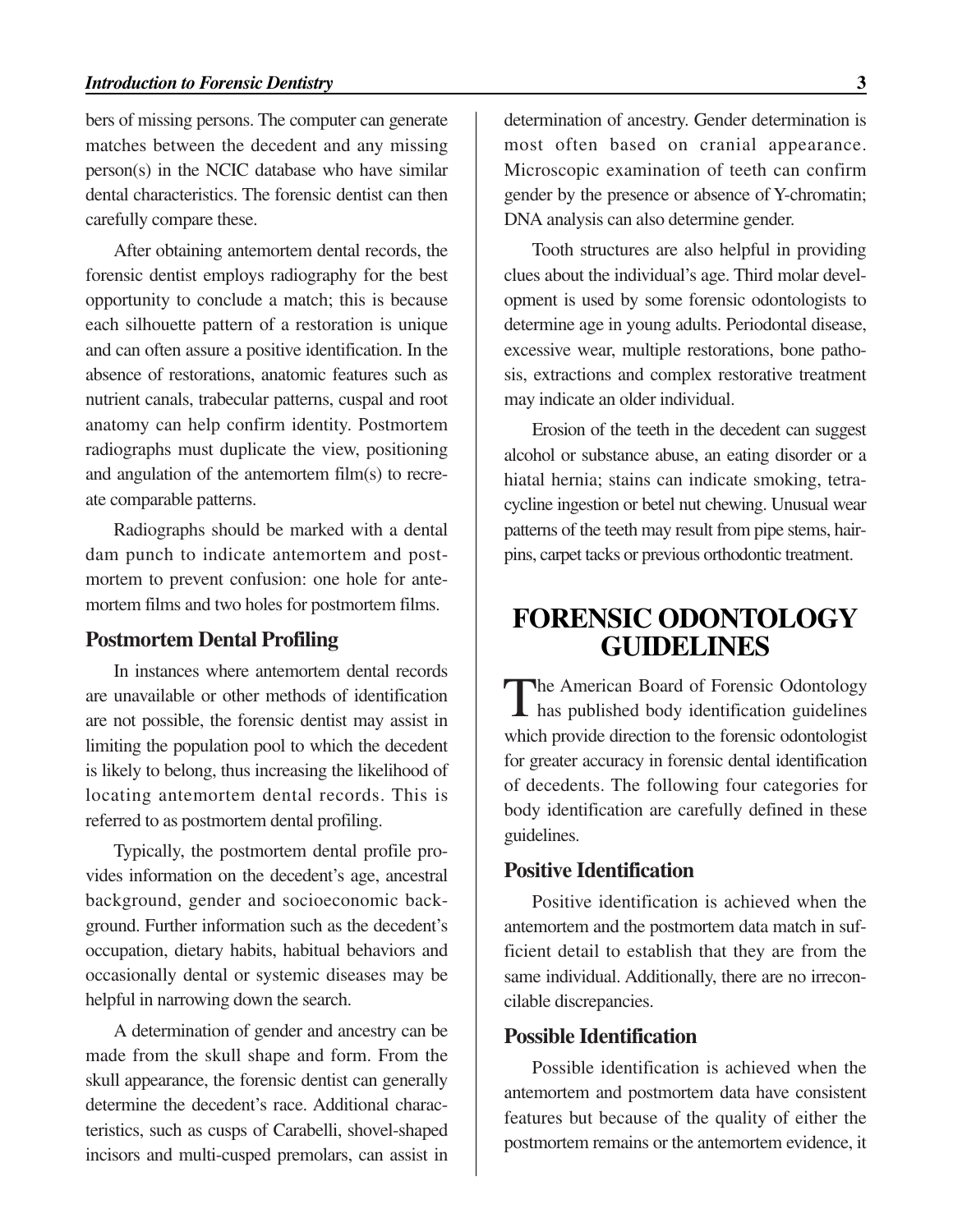is not possible to positively establish dental identification.

This category is most troubling to the forensic odontologist because it is a gray area in which there is either poor quality and/or quantity of antemortem or postmortem dental evidence.

#### **Insufficient Evidence**

This occurs when the information available is insufficient to form the basis for conclusion of the decedent's identify.

#### **Exclusion**

This occurs when the antemortem and postmortem data are clearly inconsistent.

## **THE SIGNIFICANCE OF BITEMARKS IN FORENSIC ODONTOLOGY**

**D** itemark analysis poses an interesting and con-**D** troversial concern of forensic odontology. The infliction of human bites upon individuals sometimes accompanies violent crimes, such as sexual assault, homicide or domestic partner or child abuse. Most often, the perpetrator bites the victim, however the victim may inflict the bite upon the perpetrator in self-defense.

In either instance, the bite suggests a violent encounter between individuals; the wound pattern life in the bitten individual can help identify the biter and corroborate the crime.

A bitemark injury is important even if the pattern does not implicate a specific perpetrator. More specifically, when an accusation of rape is countered by a defense of consensual intercourse, a bitemark tends to support rape. When the defense maintains accident in a case of child abuse, the presence of a bitemark wound points toward abuse.

Bitemarks also can be analyzed on inanimate objects associated with crime scene, such as foods, chewing gum, Styrofoam cups and even on steering wheels.

The three objectives of conducting a bitemark analysis are to:

- Identify the patterned injury as a bitemark
- Compare the size and the pattern of the bitemark to the dentition of the suspect or suspects
- Form an opinion regarding the concordance between bitemark and suspect teeth

By definition, a cutaneous bitemark is an injury or trauma inflicted in the victim's skin and made visible by contusion, abrasion and/or laceration to form a characteristic pattern. This pattern most often reflects the contacting surfaces of the anterior teeth and may include variations caused by the individual's biting dynamics.

A typical bitemark might be 3 cm to 5 cm, circular or oval marking with two arches facing one another, both composed of aligned linear or rectangular incisor markings and circular or triangular cuspid markings. Sometimes there is an area of contusion in the center of the bitemark, caused by compression of the skin, with or without suction. Additionally, radial streaks at the periphery of the mark may indicate dragging or slipping of the perpetrator's teeth across the skin or the recording of lingual surfaces of the teeth.

During the bitemark analysis, the forensic dentist compares the unique characteristics of a suspected biter's dentition with the patterns in the bitten skin. In a bitemark analysis, two simultaneous and opposite paths develop.

The inclusive path is where the unique features of a suspected biter's dentition show a strong and consistent linking in a tooth-by-tooth and arch-toarch comparison with the pattern recorded in the bitten skin. This linking is usually the strongest with a biter having a profoundly irregular dentition and a bitemark pattern in the skin that has recorded clean and distinct individual tooth patterns.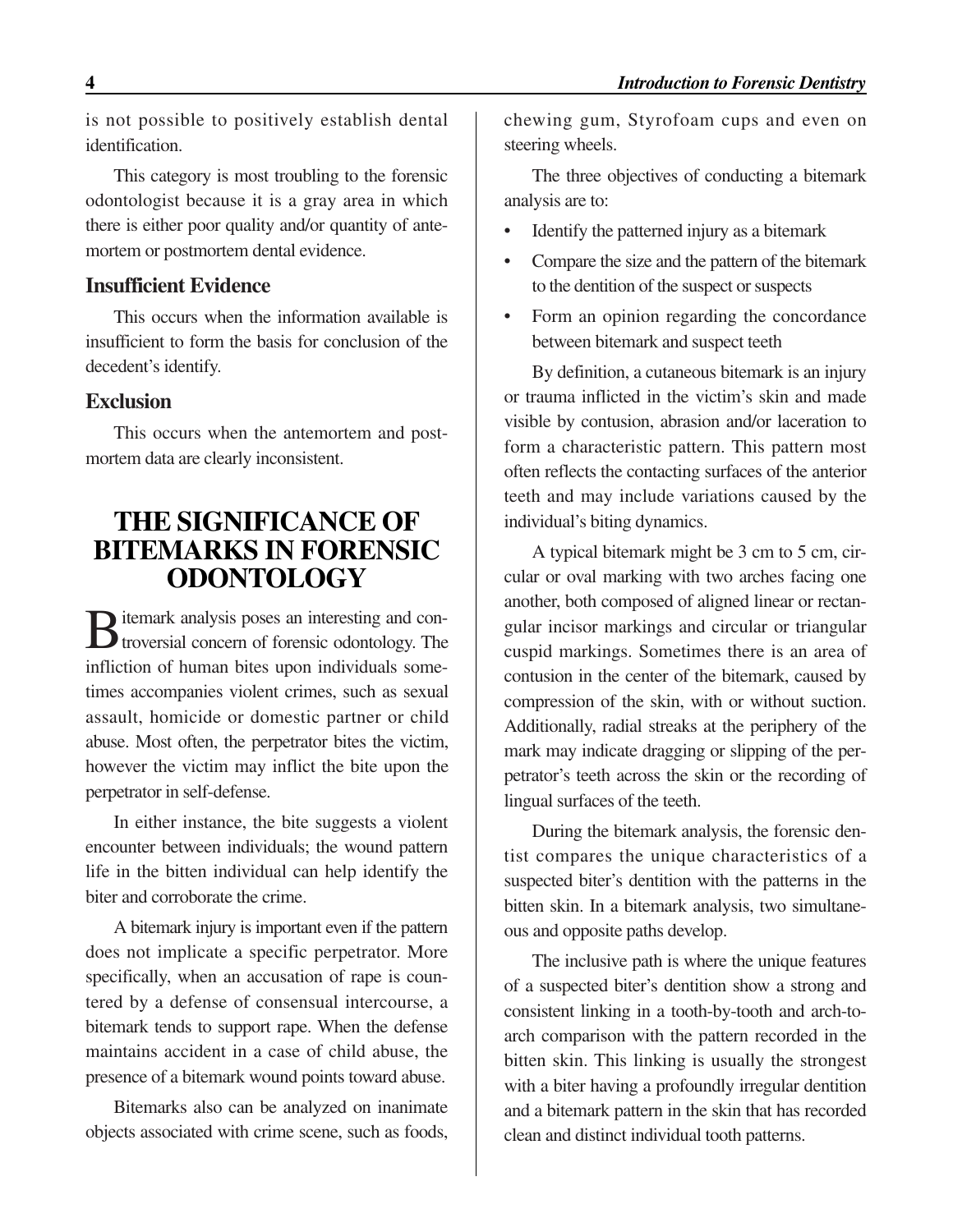The exclusive path is one where the suspected biter's dentition does not show linking with the patterns recorded in the bitemark injury in an archto-arch and tooth-by-tooth analysis. In this case, the biter would be excluded as being responsible for causing the bitemark.

Photography is the best known method of preserving bitemarks, because they fade. Sometimes, impressions of the bitemark are required to recreate the contour and depth of tooth identification.

When making photographs, rules of evidence photography must be used by the forensic odontologist to insure precise, accurate (non-distorted) images that can be correctly sized, identified, and affirmed to be a true and accurate representation of the bitemark injury.

In custody, the alleged biter can be held to collect evidence as soon as informed consent or a court order is obtained by the authorities. At this time a dental examination and charting are conducted, followed by impressions, photographs and bite registrations. This information is then turned over to legal authorities. One must remember that bitemarks in the skin are not an impression of the teeth but a reaction of the skin to contact with the teeth.

Skin that bleeds and tears under an area of pressure does not precisely reproduce the incisal pattern of the teeth. Further, the skin is elastic and variable in texture and contour. Thus, the unpredictable movements produced during the biting dynamics can alter the appearance of the injury pattern. All of these variables that cause distortion of a bitemark can efface the subtle dental characteristics that make the human dentition unique. The injury must clearly show distinctive and unusual features that are reproduced in the suspect's teeth to conclude that a suspect in an open population made the bitemark.

*Note:* The provider of a bitemark opinion must adhere to the highest of ethical standards, guarding against prejudice, advocacy or unclear language that may tend to overstate the conclusion.

### **THE ROLE OF DNA IN DENTAL IDENTIFICATION**

Teeth provide an excellent source of DNA mate-<br>rial in victim identification, primarily due to their resistance to environmental trauma such as incineration, immersion, trauma, mutilation and decomposition. This biological material can provide the necessary link to prove identity when other methods fail.

Polymerase chain reaction (PCR), a technique that allows amplification of DNA at pre-selected, specific sites, is becoming an increasingly popular method of identification with investigators. DNA preserved in and extracted from the tooth or teeth of an unidentified victim can be compared to a known antemortem sample, such as stored blood, hair, skin, cervical smear, biopsy, clothing, etc., or to a biological parent or sibling.

#### **Genomic DNA**

A substance called genomic DNA is contained in the nucleus of each cell and represents the source of DNA for most forensic applications. Even after body tissues have decomposed, enamel, dentin and pulp complex remain. DNA is extracted from these calcified tissues; PCR-based analysis produces a DNA profile which the forensic dentist can use to compare with known antemortem samples of paternal DNA.

This method is not only used to identify deceased individuals. It is also used by criminal investigators to link victims to crime scenes once the body has been removed and incinerated.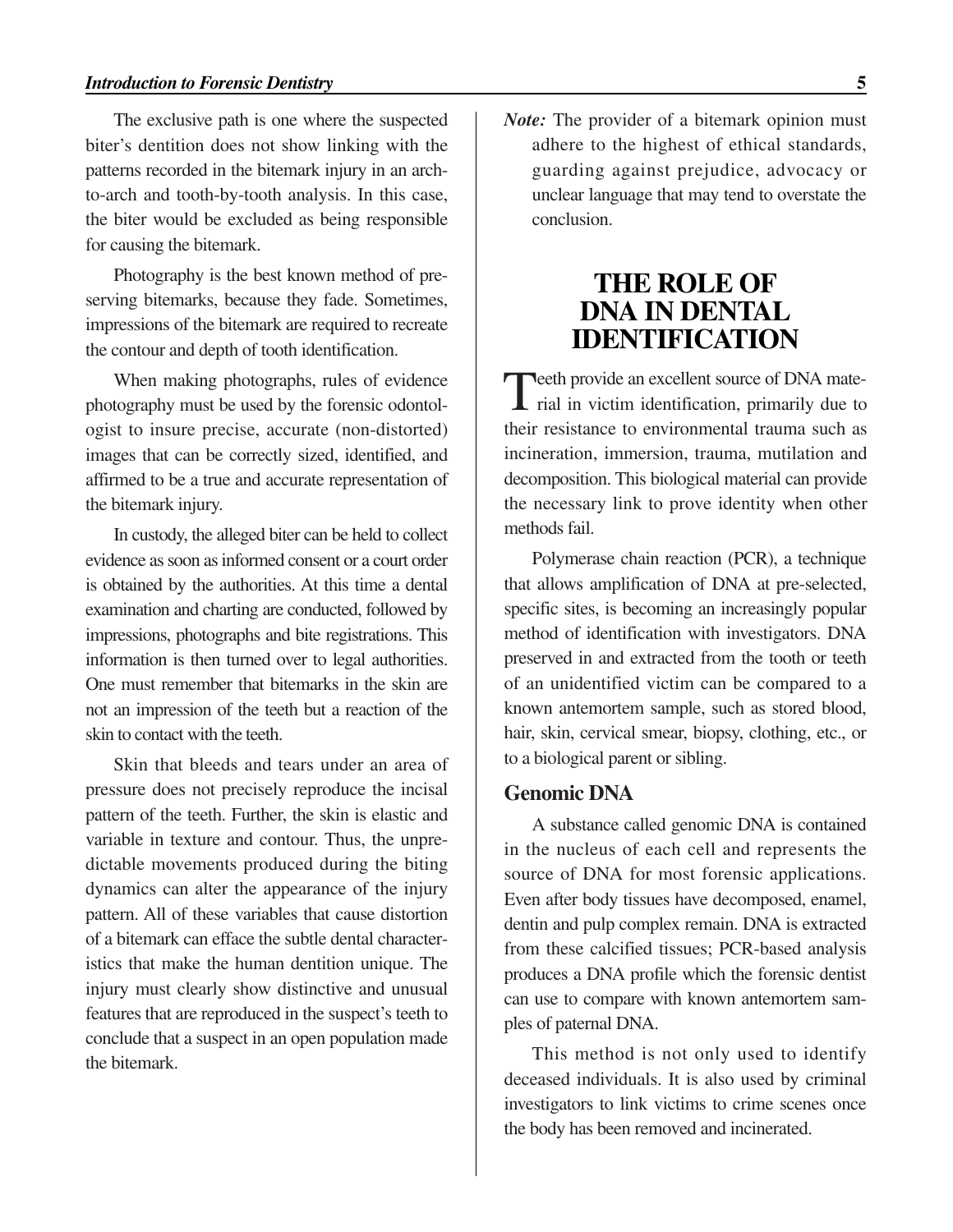#### **Mitochondrial DNA**

Besides genomic DNA, cells also contain mitochondrial DNA (mtDNA), which is the sequence of building blocks from which body identification can be determined. The primary advantage of mtDNA is that there is a high copy number in each cell caused by the high number of mitochondria present in most cells.

Thus, in cases were genomic DNA cannot be analyzed, possibly because the sample is too degraded, mtDNA may be present in sufficient quantity to make a match.

Because of its higher copy number, mtDNA is maternally inherited. This maternal inheritance pattern provides the same mtDNA sequence (barring mutations) among siblings and all their maternal relatives.

Mitochondrial DNA has important implications in the identification of individuals for whom no antemortem comparison samples are available. Mitochondrial DNA is a powerful technique likely to become commonplace in the future of forensic odontology.

## **DENTAL IDENTIFICATION IN MASS DISASTERS**

A significant key to successful mass disaster<br>victim identification is preparedness. Many rescue jurisdictions have retained dental identification teams and disaster plans in place; they periodically rehearse disasters through mock disaster drills and scenarios.

When identifying large numbers of casualties, physical and emotional hazards are present, although the identification process is the same as that in a routine comparative dental identification.

Additional problems inherent in mass disasters include:

- Body fragmentation
- **Mutilation**
- Co-mingling of body parts
- **Incineration**
- Idiosyncratic dental records from numerous sources
- Poor working conditions
- Psychological stress

### **PREPARATION OF A PROFESSIONAL OPINION AND SCIENTIFIC EVIDENCE FOR THE LEGAL SYSTEM**

 $\sum$  hen the forensic dentist has formulated an expert opinion, a written report summarizing this opinion as the scientific basis must be prepared for the judicial system. The report should include the following information:

- The case number
- The jurisdiction where the case is based
- The person or agency who contacted the forensic dentist and the date
- An item by item listing of all the evidence and the case materials received
- The types of tests performed during the analysis
- The results of those tests
- The examining forensic odontologists professional opinion

In the event that the case moves further into the judicial system, the forensic dentist may be required to provide deposition or expert witness testimony about the scientific examination of the evidence and how the conclusions were reached in the statement of the opinion.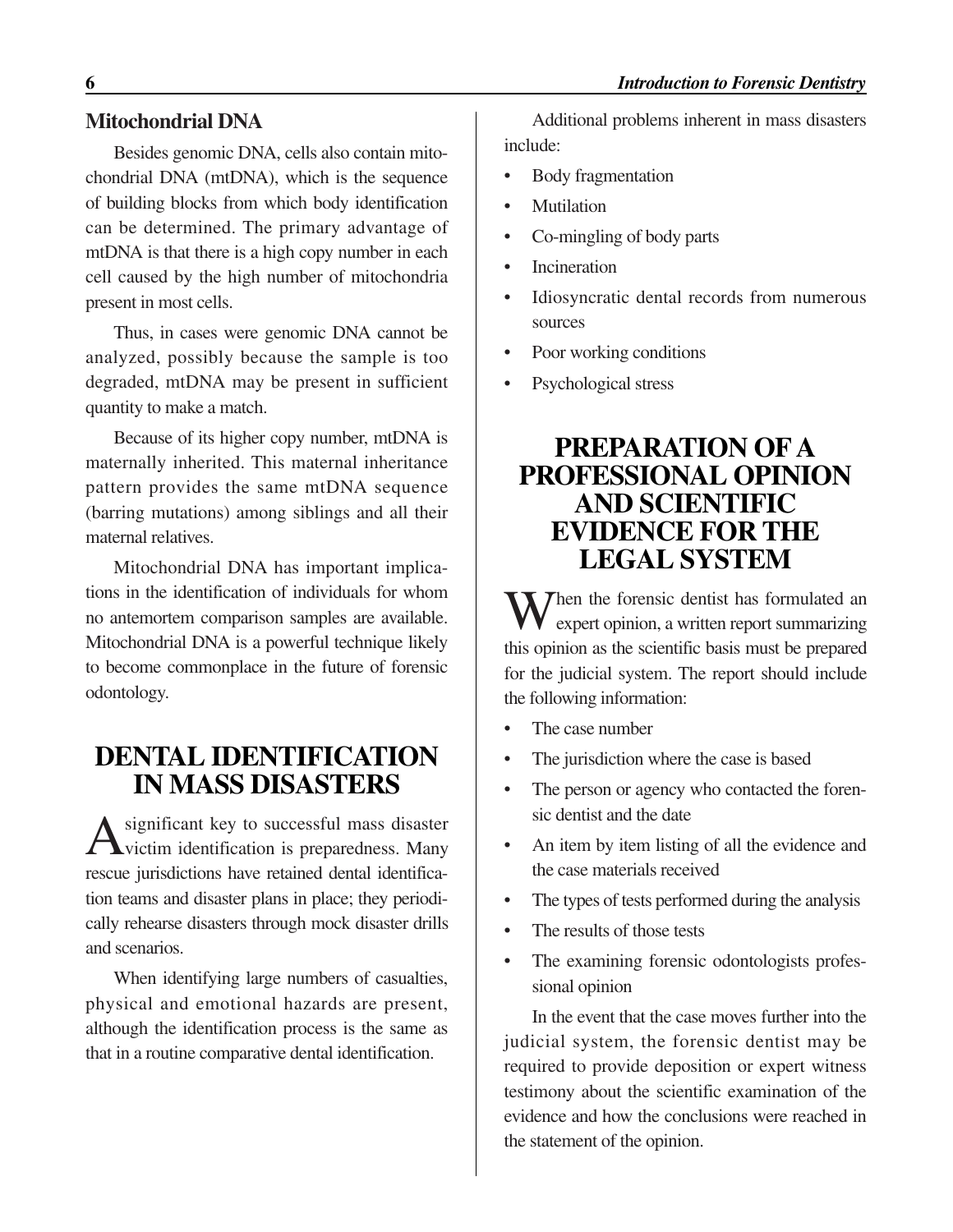During deposition and expert testimony, the forensic dentist should be prepared to show what was conducted during the investigation including photographs, radiographs, bitemark analysis, DNA testing, etc. Enlargements of photographs, prepared courtroom displays, slides, computer projected presentations and any other means that demonstrate findings in the case may be required.

It is important for the forensic dentist to remember that his or her expert opinion in a case will have profound consequences upon the lives of all persons involved in the case. The scientific examination that provided the expert opinion may provide a key piece of evidence for the legal system; it may lead to conviction or acquittal of a suspect.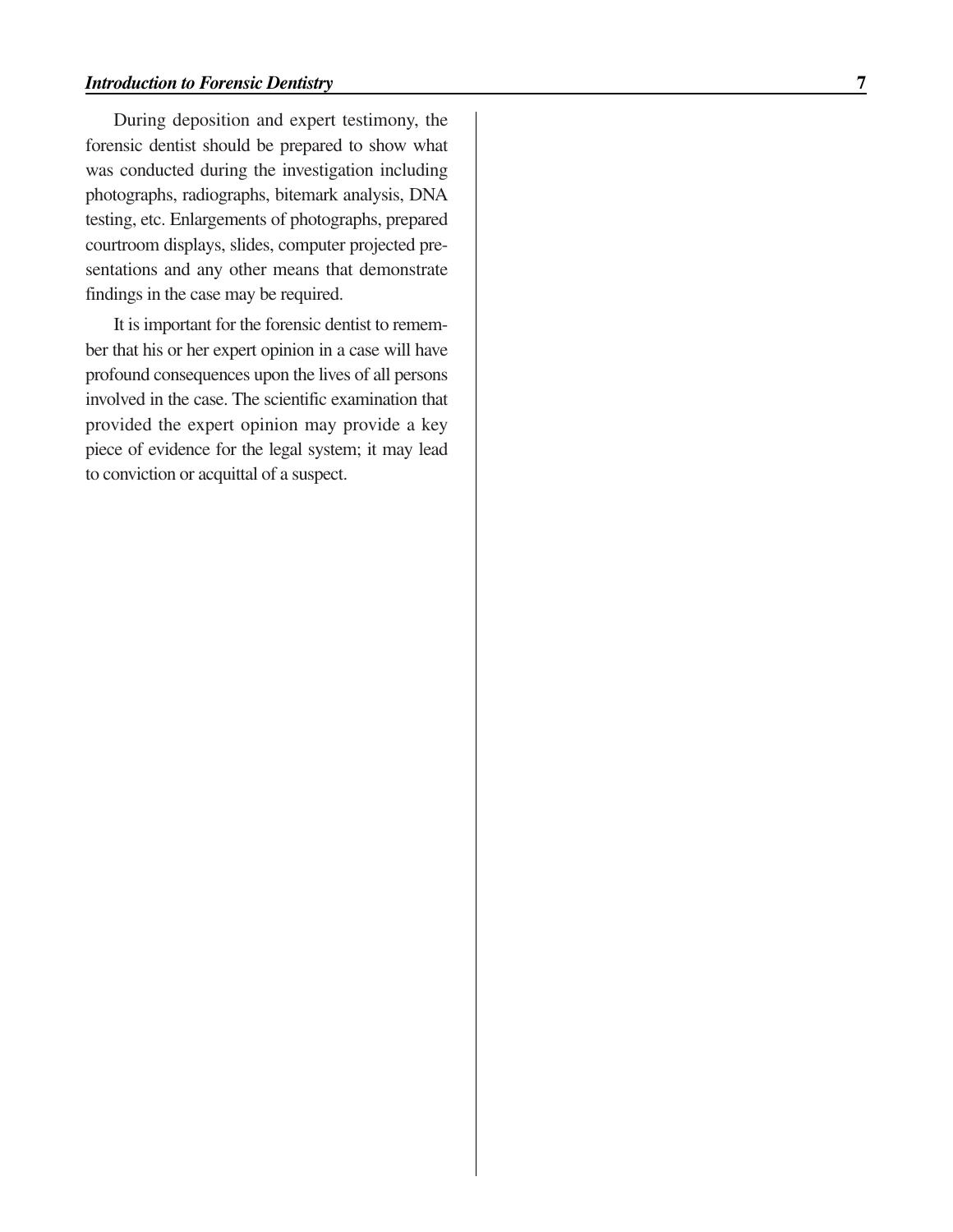

## The Test

Now proceed to the test. All questions are constructed using a multiple-choice format.

# Take the test by logging in at [www.cdabc.org,](http://www.cdabc.org/) highlight My Desktop  $>$  My Events.

The test will be evaluated immediately after you click Grade Now and upon successful completion, verification of your continuing education credits will be forwarded to you immediately by email. A pass mark of 80% must be achieved to receive continuing education credits. Should you not obtain a passing score, you will be notified immediately and given the opportunity to complete the test again. A maximum of four attempts is provided. Credit/course refunds are not issued for courses not passed within four attempts.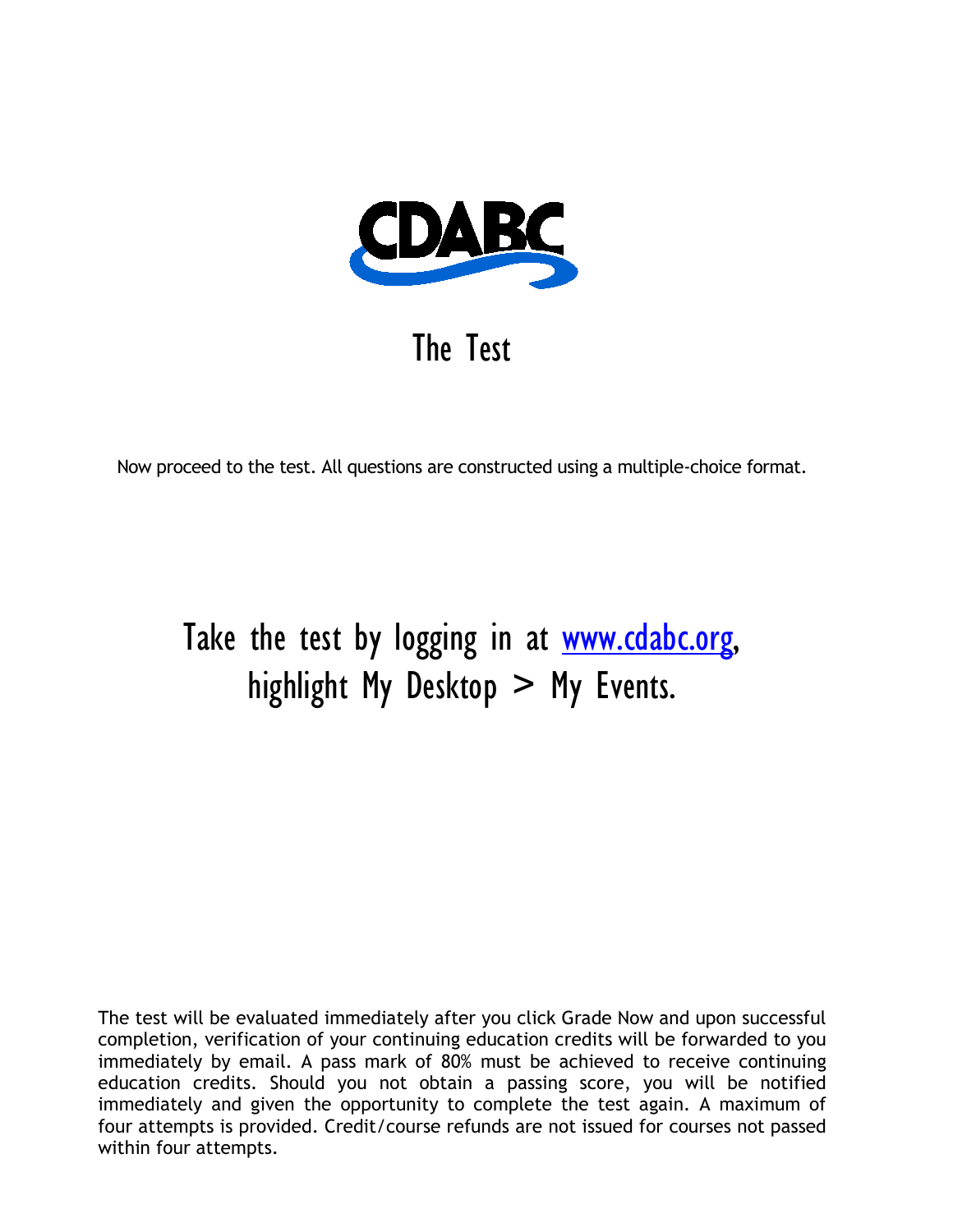# **E X A M Q U E S T I O N S**

### **Questions 1-20**

*Note:* Choose the one option that BEST answers each question.

- 1. The most common role of the forensic dentist or forensic odontologist is the
	- a. identification of homicide victims.
	- b. identification of antemortem individuals.
	- c. identification of deceased individuals.
	- d. preparation of legal documents for criminal investigations.
- 2. Forensic dentistry can best be defined as the
	- a. utilization of DNA to identify deceased individuals.
	- b. identification of deceased individuals in mass disasters.
	- c. dentist's responsibility to perform saliva testing.
	- d. application of dental expertise to the justice system.
- 3. Dental identifications have always played a significant role in mass casualties associated with plane crashes due to the
	- a. difficulty of obtaining names of passengers who had boarded the plane.
	- b. lack of a comprehensive national fingerprint database.
	- c. time-consuming nature of DNA analysis.
	- d. prohibitive expense of DNA analysis.
- 4. Formal training in forensic dentistry is
	- a. often difficult to acquire.
	- b. offered extensively in dental schools.
	- c. recognized as one of the ADA's nine specialties.
	- d. actively taught at dental hygiene schools.
- 5. The majority of victims of the devastating 2004 tsunami in Thailand were identified by
	- a. DNA analysis.
	- b. forensic odontology.
	- c. fingerprint analysis.
	- d. loved ones.
- 6. Deceased individuals with more sophisticated dental treatment
	- a. provide more samples for DNA analysis.
	- b. are no more or less difficult to identify than other individuals.
	- c. are often easier to identify than those with little or no restorative treatment.
	- d. are usually more difficult to identify than those with little or no restorative treatment.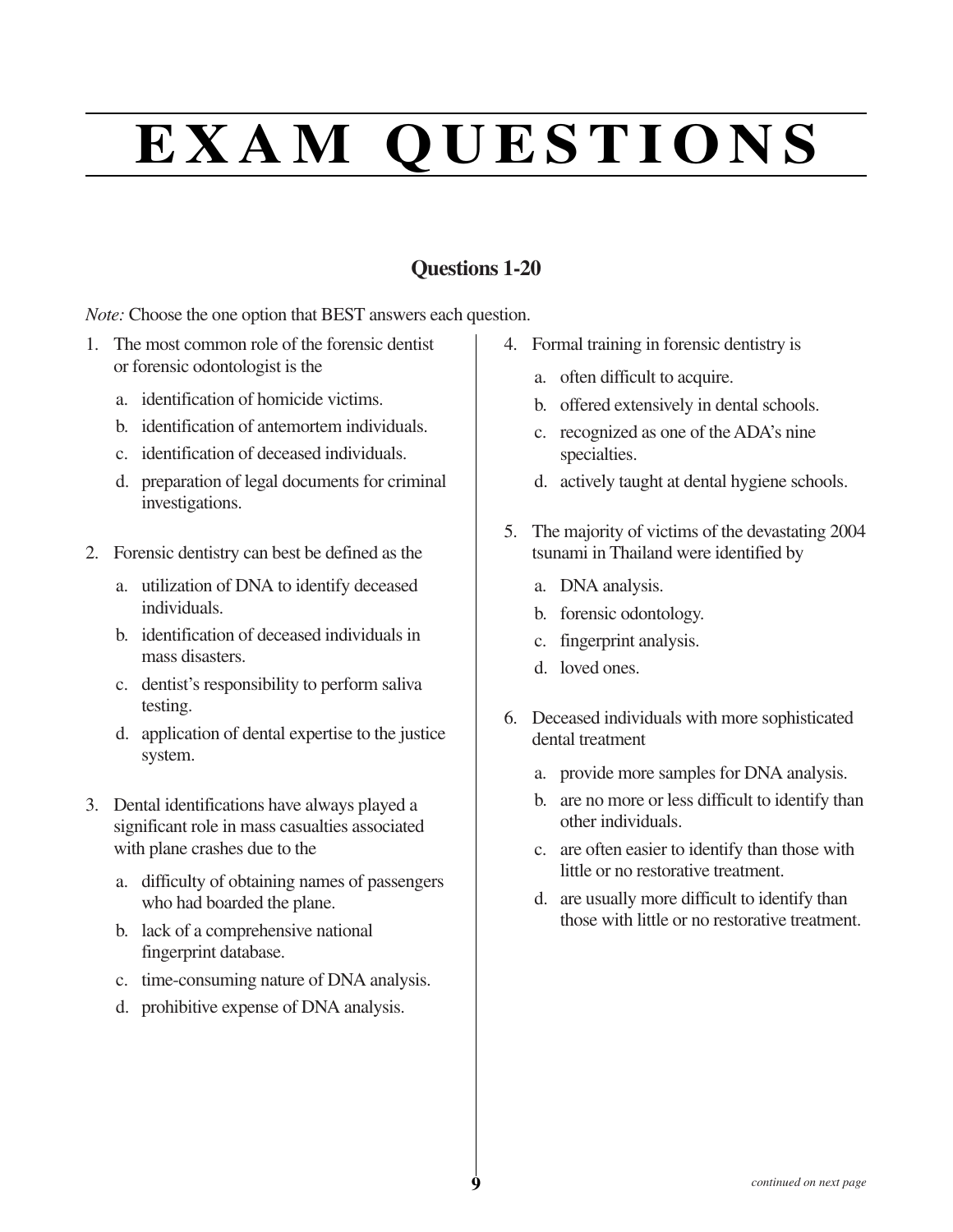- 7. Prior to conducting a forensic examination, the dentist typically
	- a. secures antemortem dental records of the deceased individual.
	- b. performs a DNA analysis on the deceased individual.
	- c. takes a full set of oral radiographs of the deceased individual.
	- d. exposes or removes the jaws in decomposing or burned victims.
- 8. Because each silhouette pattern of a restoration is unique, the forensic dentist's best chance to conclude a "match" results from using
	- a. radiography.
	- b. impressions.
	- c. bitemark analysis.
	- d. DNA profiling.
- 9. In order to narrow the search in cases where no antemortem records can be located, a forensic dentist is best able to suggest characteristics of the individual by completing a(n)
	- a. autopsy.
	- b. DNA match.
	- c. dental profile.
	- d. saliva test.
- 10. Skull shape and form can help lead to a determination of the decedent's
	- a. socioeconomic background.
	- b. systemic diseases.
	- c. age.
	- d. ancestry.
- 11. Examples of tooth structures that can provide clues about the individual's age include
	- a. shovel-shaped incisors.
	- b. multi-cusped premolars.
	- c. third molar development.
	- d. cusps of Carabelli.
- 12. The forensic dentist's evaluation of the decedent's periodontal disease, excessive wear, multiple restorations, bone pathosis, extractions, and complex restorative treatment may help to identify
	- a. a younger individual.
	- b. an older individual.
	- c. an edentulous individual.
	- d. the sex of the individual.
- 13. Erosion of the teeth in the decedent can suggest
	- a. an eating disorder.
	- b. previous orthodontic treatment.
	- c. tetracycline ingestion.
	- d. smoking.
- 14. Which of the four potential categories for body identification is the most troubling to the forensic odontologist?
	- a. Possible identification
	- b. Positive identification
	- c. Insufficient evidence
	- d. Exclusion
- 15. If there is an area of contusion in the center of a bitemark, it is usually caused by
	- a. the maxillary incisors.
	- b. the mandibular incisors.
	- c. compression of the skin.
	- d. the presence of a tongue ring.
- 16. The best known method for preserving bitemarks is
	- a. impressions.
	- b. photography.
	- c. radiographs.
	- d. tracing.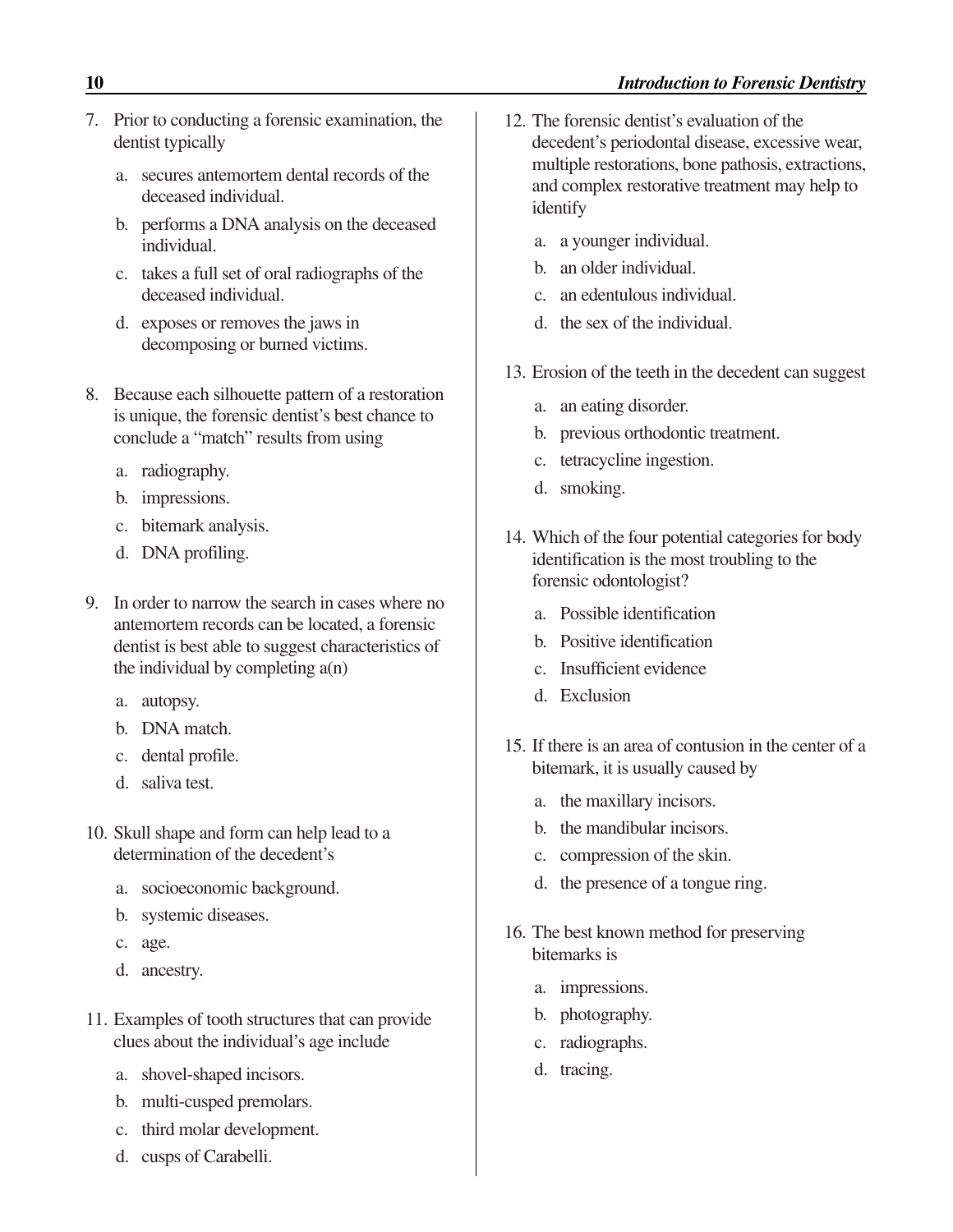- 17. During a bitemark injury, skin that bleeds and tears under an area of pressure
	- a. does not precisely reproduce the incisal pattern of the teeth.
	- b. provides an exact reproduction of the incisal pattern of the teeth.
	- c. makes it easier to identify the perpetrator with the cusps of the molars.
	- d. causes no obvious distortion of the representation of the suspect's teeth.
- 18. The technique that allows amplification of DNA at pre-selected specific sites is called
	- a. copolymer reactive DNA.
	- b. polymerase chain reaction.
	- c. mitochondrial DNA.
	- d. genomic DNA.
- 19. The primary advantage of mitochondrial DNA is that it
	- a. is the least expensive method of DNA analysis.
	- b. is present only in the dentin of a tooth.
	- c. may be present in sufficient quantity to make a match.
	- d. has a paternal inheritance pattern.
- 20. Once the forensic dentist has formulated an expert opinion, he or she must
	- a. offer his/her personal opinions about the crime committed.
	- b. make a presentation to each of the investigators.
	- c. prepare a written report for the judicial system.
	- d. provide deposition or expert witness testimony.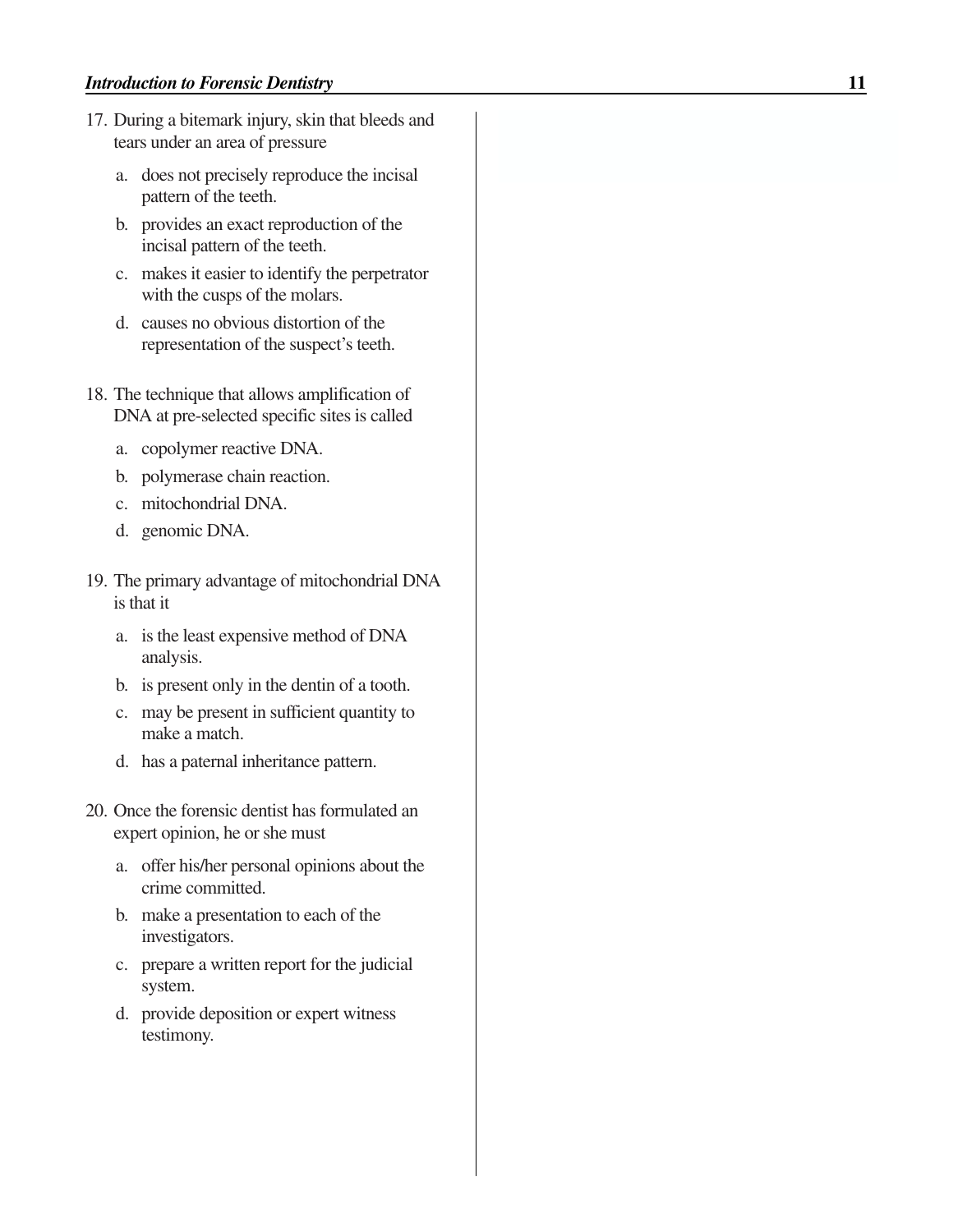# **A P P E N D I X A D E N TA L F O R E N S I C O R G A N I Z AT I O N S**

The following organization(s) may be of interest to those dental professions seeking additional information on forensic dentistry:

#### **American Academy of Forensic Sciences**

http://www.aafs.org

#### **American Board of Forensic Odontology**

http://www.abfo.org

#### **American College of Forensic Examiners International**

http://www.acfei.com

#### **American Society of Forensic Odontology**

http://www.asfo.org/index.asp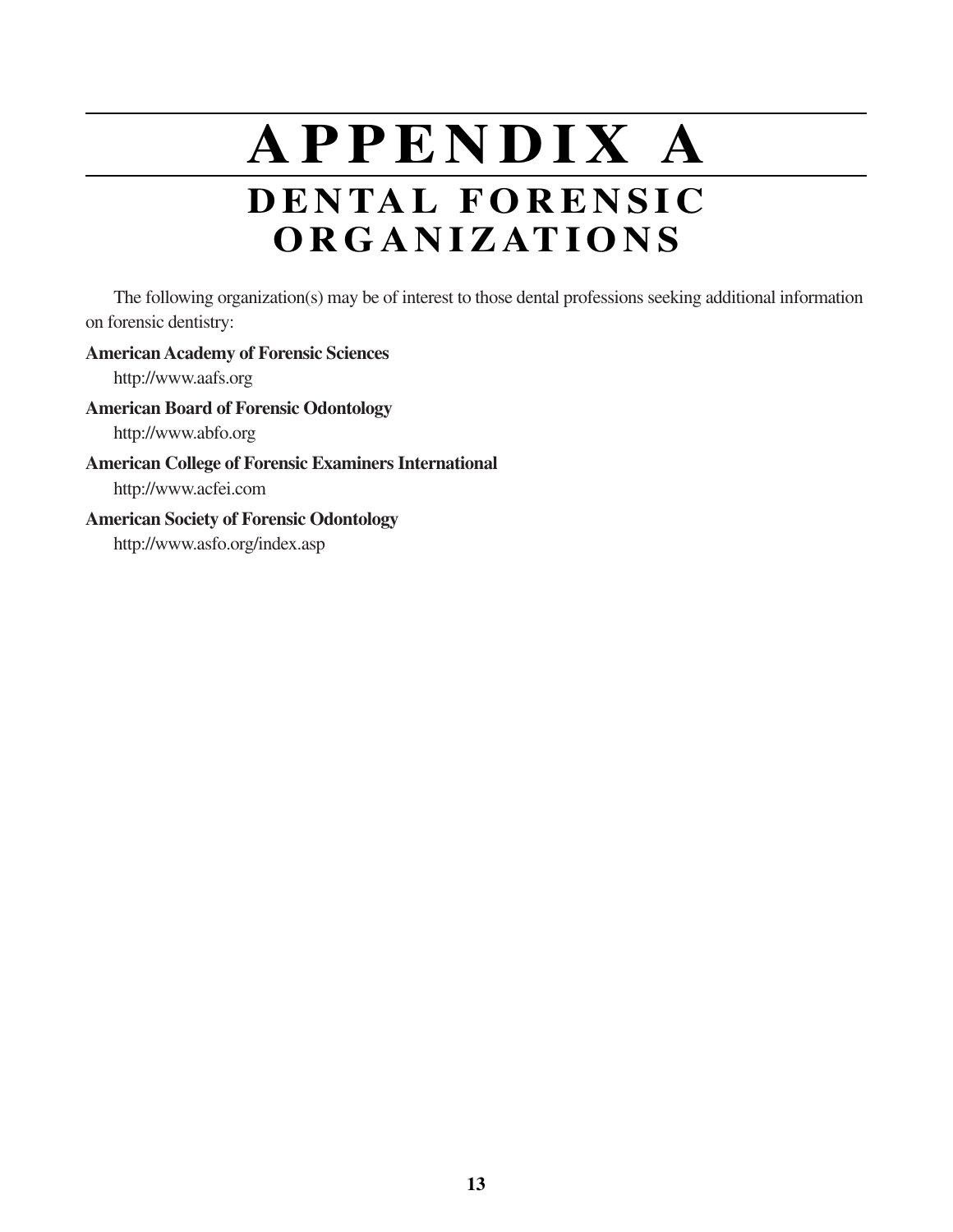# **A P P E N D I X B**

## **THE SIX MOST COMMON R E A S O N S A N D R AT I O N A L E S T O I D E N T I F Y F O U N D R E M A I N S**

| <b>Reason</b>   | <b>Rationale</b>                                                                                                  |
|-----------------|-------------------------------------------------------------------------------------------------------------------|
| <b>Criminal</b> | Typically an investigation into a criminal death cannot begin until the victim has been<br>positively identified. |
| <b>Marriage</b> | Individuals from many religious backgrounds may not remarry unless their spouses are<br>confirmed deceased.       |
| <b>Monetary</b> | The payment of pensions, life insurance and other benefits relies upon positive<br>confirmation of death.         |
| <b>Burial</b>   | Many religions require that a positive identification be made prior to burial in a<br>geographical site.          |
| <b>Social</b>   | Society's duty to preserve human rights and dignity beyond life begins with the basic<br>premise of an identity.  |
| <b>Closure</b>  | The identification of individuals missing for prolonged periods can bring sorrowful relief<br>to family members.  |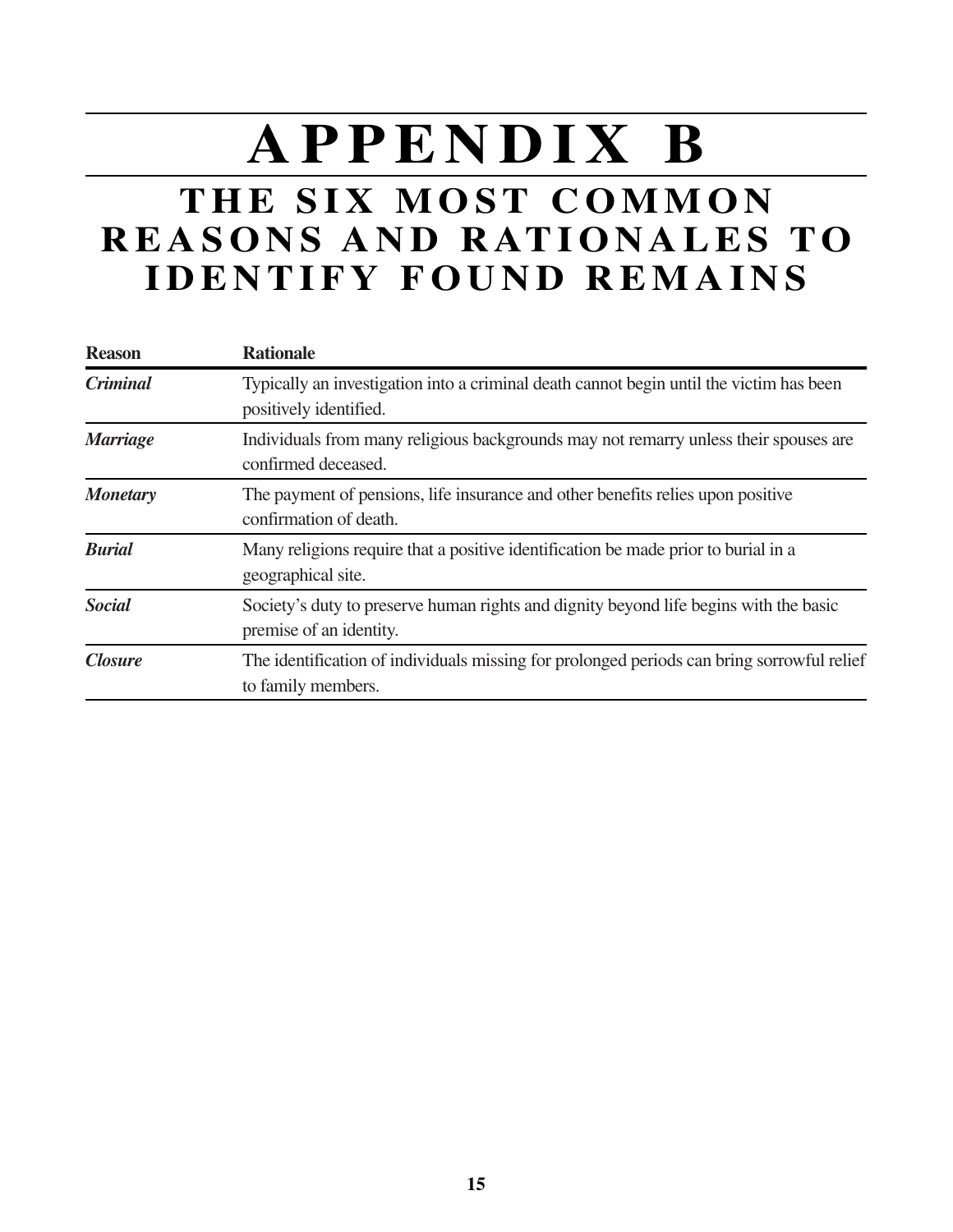# **A P P E N D I X C F E AT U R E S E X A M I N E D D U R I N G T H E C O M PA R AT I V E D E N TA L I D E N T I F I C AT I O N**

The following is an extensive list that reflects the complexity of forensic cases, especially in those instances where restorative treatment is either absent or minimal.

#### **Teeth**

- 1. Teeth Present
	- Erupted
	- Unerupted
	- Impacted
- 2. Missing Teeth
	- Congenitally
	- Lost antemortem
	- Lost postmortem
- 3. Tooth Type
	- Permanent
	- Deciduous
	- Mixed
	- Retained primary
	- **Supernumerary**
- 4. Tooth Position
	- **Malposition**
- 5. Crown Morphology
	- Size and shape
	- Enamel thickness
	- Contact points
	- Racial variations
- 6. Crown Pathology
	- **Caries**
	- Attrition, abrasion, erosion
	- Atypical variations, enamel pearls, peg laterals, etc.
	- Dentigerous cyst
- 7. Tooth Morphology
	- Size
	- Shape
	- Number
	- **Divergence**
- 8. Root Morphology
	- Dilaceration
	- Root fracture
	- **Hypercementosis**
	- Root resorption
	- Root hemisection
- 9. Pulp Chamber/Root Canal Morphology
	- Size, shape and number
	- Secondary dentin
- 10. Pulp Chamber/Root Canal Pathology
	- Pulp stones, dystrophic calcification
	- Root canal therapy
	- Retrofills
	- Apicoectomy
- 11. Periapical Pathology
	- Abscess, granuloma or cysts
	- Cementomas
	- Condensing osteitis
- 12. Dental Restorations
	- Metallic
		- Non-full coverage
		- Full coverage
	- Non-metallic
		- Non-full coverage
		- **Laminates**
		- Full coverage
	- Dental implants
	- Bridges
	- Partial and full removable prosthesis(es)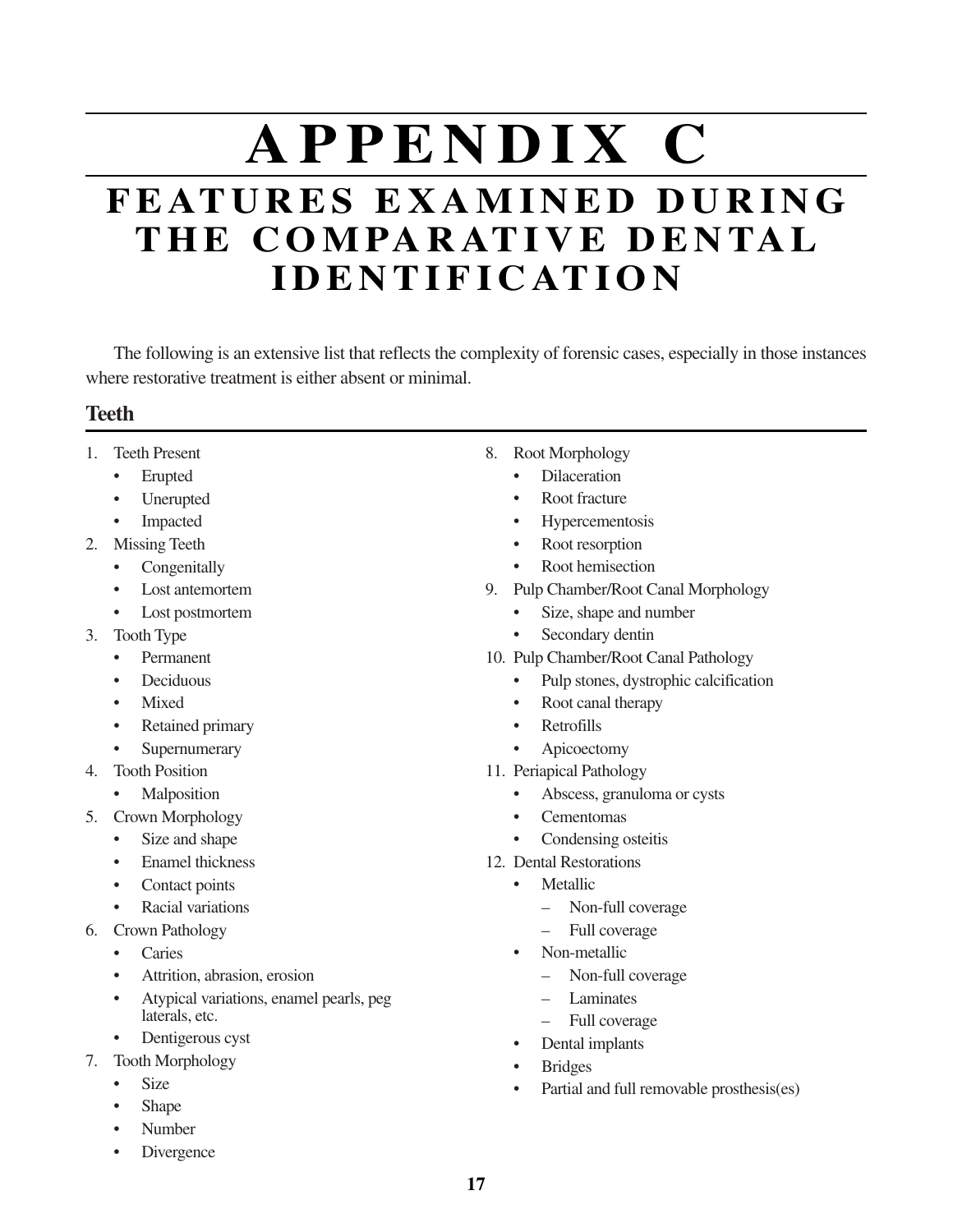#### **Periodontal Tissues**

- 1. Gingival Morphology and Pathology
	- Contour, recession, focal/diffuse, enlargements, interproximal craters
	- Color changes, physiological or pathological pigmentations
	- Plaque and calculus deposits
- 2. Periodontal Ligament Morphology and Pathology
	- Thickness
	- Widening
	- Lateral periodontal cysts
- 3. Alveolar Process and Lamina Dura
	- Height, contour, density of crestal bone
	- Thickness of interradicular bone
	- Exostoses, tori
	- Pattern of lamina dura
	- Bone loss (horizontal/ vertical)
	- Trabecular bone pattern and bone islands
	- Residual root fragments

#### **Anatomical Features**

- 1. Maxillary Sinus
	- Size, shape, cysts
	- Foreign bodies, fistula
	- Relationship to teeth
- 2. Anterior Nasal Spine
	- Incisive canal (shape, size, cyst)
	- Median palatal suture
- 3. Mandibular Canal
	- Mental foramen
	- Diameter anomalous
	- Relationship to adjacent structures
- 4. Coronoid and Condylar Processes
	- Size and shape
	- Pathology
- 5. Temporomandibular Joint
	- Size, shape
	- Hypertrophy/atrophy
	- Ankylosis/fracture
	- Arthritic changes
- 6. Other Pathologies
	- Developmental cysts
	- Salivary gland pathology
	- Reactive/neoplastic
	- Metabolic bone disease
	- Focal or diffuse radiopacities
	- Evidence of surgery
	- Trauma: wires, surgical pins, etc.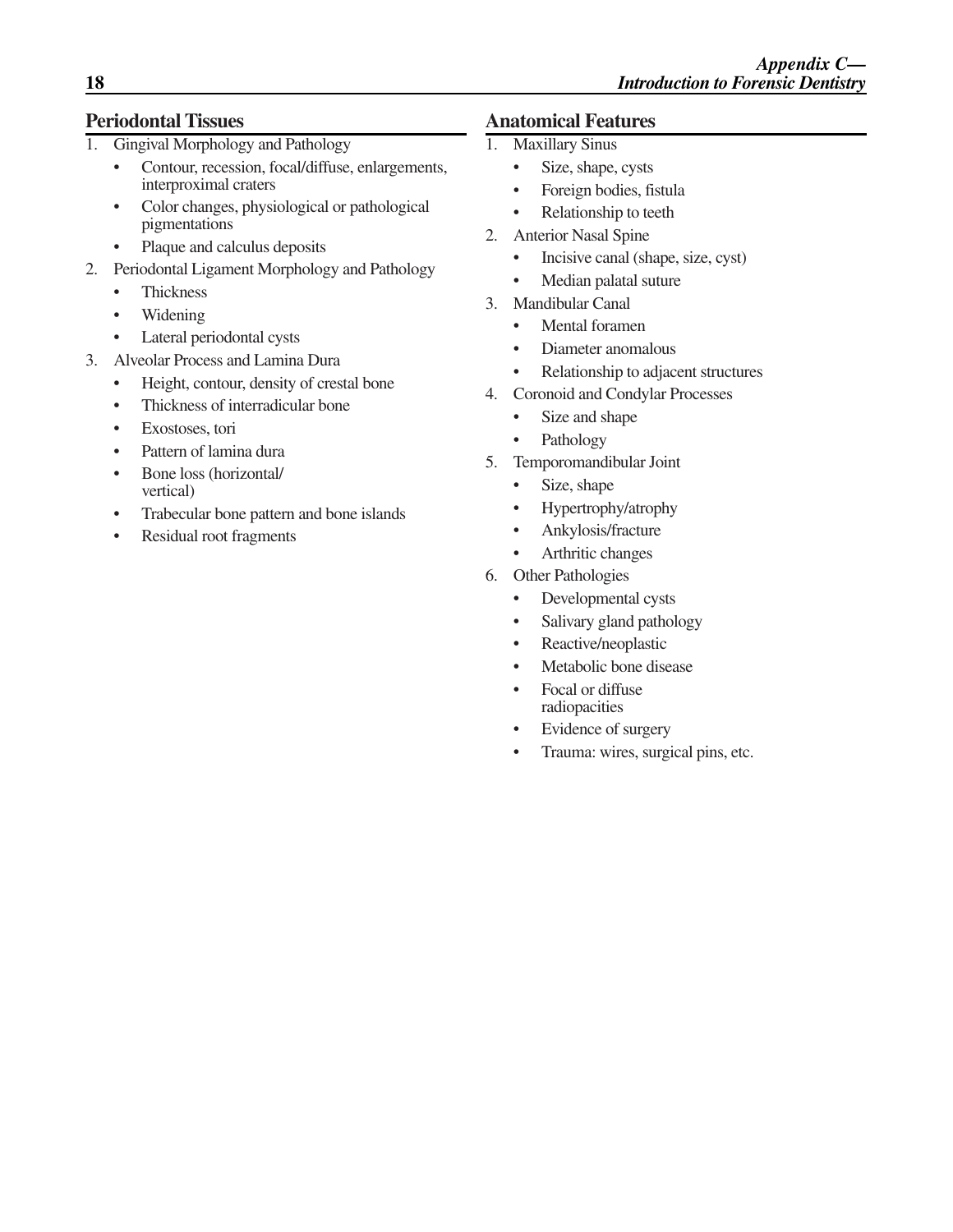# **R E F E R E N C E S**

- Beauthier, J.P., De Valck, E., Lefevre, P., & De Winne, J. (2009). Mass disaster victim identification: the tsumani experience. *The Open Forensic Science Journal, 2,* 54-62. Retrieved from http://www.benthamscience.com/open/ toforsj/articles/V002/54TOFORSJ.pdf
- Barsley, R.E. (2010). Odontology as a forensic science, the North American experience. *Forensic Science International, 201*(1), 5-7. Retrieved from http://www.fsijournal.org/article/S0379- 0738(10)00083-6/abstract
- Bush, M.A., Bush, P.J., & Sheets, H.D. (2011) Statistical evidence for the similarity of the human dentition. *Journal of Forensic Sciences, 56*(1), 118-23. Retrieved from http://online library.wiley.com/doi/10.1111/j.1556-4029 .2010.01531.x/abstract
- Ellis, M.A., Song, F., Parks, E.T., Eckert, G.J., Dean, J.A., & Windsor, LJ. (2007). An evaluation of DNA yield, DNA quality and bite registration from a dental impression wafer. *Journal American Dental Association, 138*(9), 1234- 1240. Retrieved from http://jada.ada.org/ search?submit=yes&y=11&fulltext=forensic& x=17&FIRSTINDEX=20
- Hill, A.J., Hewson, I., & Lain, R. (2011). The role of forensic odontologist in disaster victim identification: lessons for management. *Forensic Science International, 205*(1), 44-47. Retrieved from http://www.fsijournal.org/article/S0379- 0738(10)00401-9/abstract
- Hinchcliffe, J. Forensic odontology, part 1. dental identification. (2011). *British Dental Journal, 210,* 219-224. Retrieved from http://www .nature.com/bdj/journal/v210/n5/abs/sj.bdj.201 1.146.html
- Hinchcliffe, J. Forensic odontology, part 2. major disasters. (2011). *British Dental Journal, 210,* 269-274. Retrieved from http://www.nature .com/bdj/journal/v210/n6/abs/sj.bdj.2011.199 .html
- Lewis, J.M. & Senn, D.R. (2010). Dental age estimation utilizing third molar development: a review of principles, methods, and population studies used in the united states. *Forensic Science International, 201*(1), 79-83. Retrieved from http://www.fsijournal.org/article/S0379- 0738(10)00221-5/abstract
- Mincer, H.H., Jahanzeb, C., Blankenship, J.A., & Turner, E.W. (2008). Postmortem dental radiography, *Journal of Forensic Sciences, 53*(2), 405-7. Retrieved from http://onlinelibrary.wiley .com/doi/10.1111/j.1556-4029.2007.00645 .x/abstract
- Okoye, M.I. & Wecht, C.H. (2007). *Forensic investigation and management of mass disasters.* Tucson, AZ: Lawyers & Judges Publishing.
- Pretty, I.A. & Sweet, D.J. (2010). A paradigm shift in the analysis of bitemarks. *Forensic Science International, 201*(1),38-44. Retrieved from http://www.fsijournal.org/article/S0379- 0738(10)00161-1/abstract